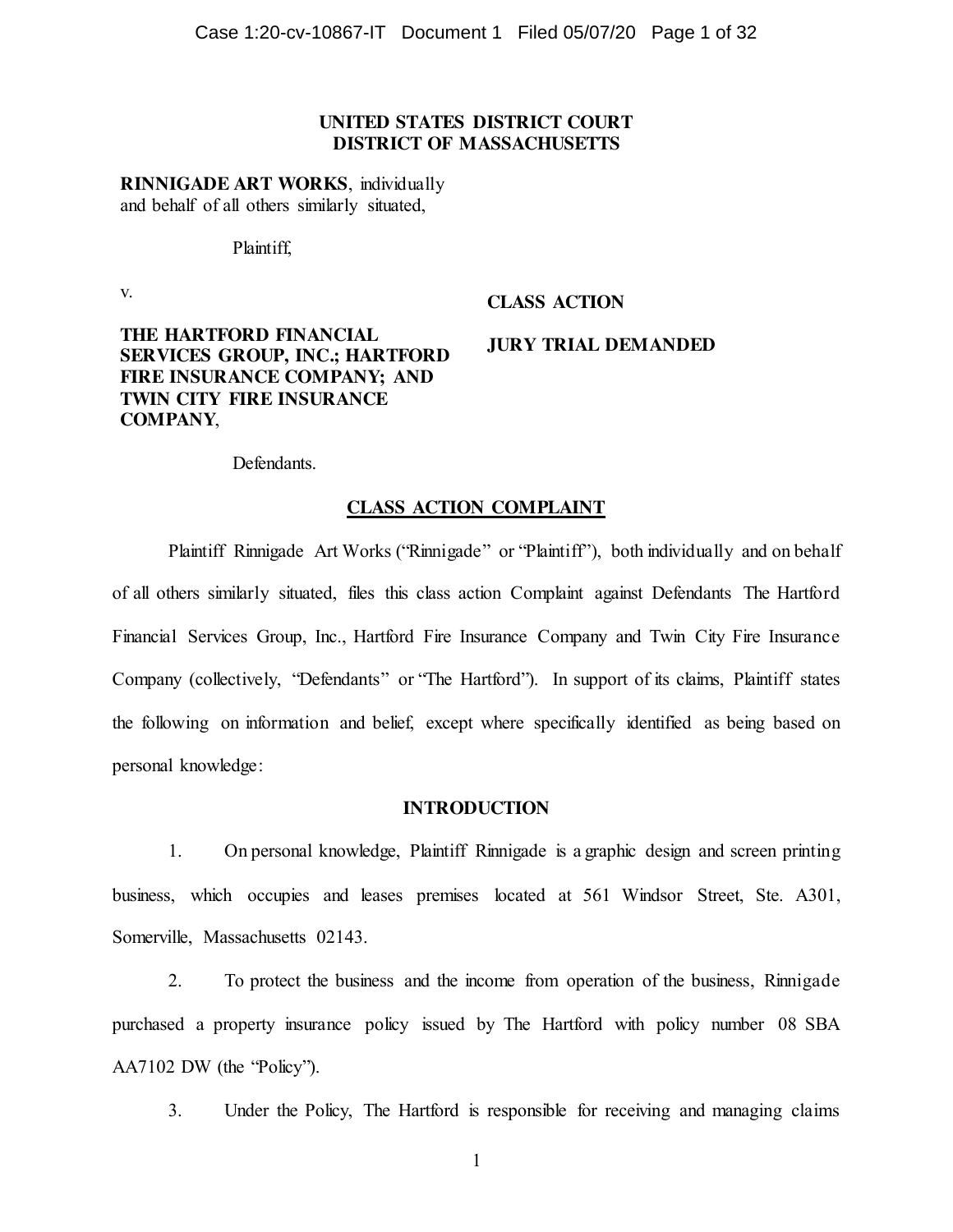#### Case 1:20-cv-10867-IT Document 1 Filed 05/07/20 Page 2 of 32

and loss notices, responding to questions about insurance and coverage and paying claims for covered losses.

4. The Policy is a bilateral contract: Plaintiff agreed to pay monthly premiums to Defendants, in exchange for Defendants' promises of coverage for certain losses.

5. Among other types of coverage, the Policy protects Plaintiff against a loss of business income due to a "suspension" of the business's "operations" due to direct physical loss of or damage to property at the premises of the business. This type of coverage is often referred to as business interruption coverage.

6. The Policy also provides "Extra Expense" coverage, under which Defendants promised to pay expenses incurred that would not have been incurred absent the physical loss of or physical damage to property at the premises of the business.

7. The Policy also provides "Business Income from Dependent Properties" coverage, under which Defendants promised to pay for the loss of business income sustained due to direct physical loss of or physical damage at the premises of a dependent property caused by or resulting from a "Covered Cause of Loss."

8. Additionally, the Policy provides "Civil Authority" coverage, under which Defendants promised to pay for loss of business income sustained when the action of a civil authority prohibits access to the business premises.

9. Plaintiff duly complied with its obligations under the Policy, and paid the requisite premiums.

10. Beginning in March 2020, Plaintiff was forced to suspend business operations due to the novel coronavirus (hereinafter "COVID-19") and/or actions of civil authorities prohibiting access to and occupancy of the business. This suspension of the business's operations, which is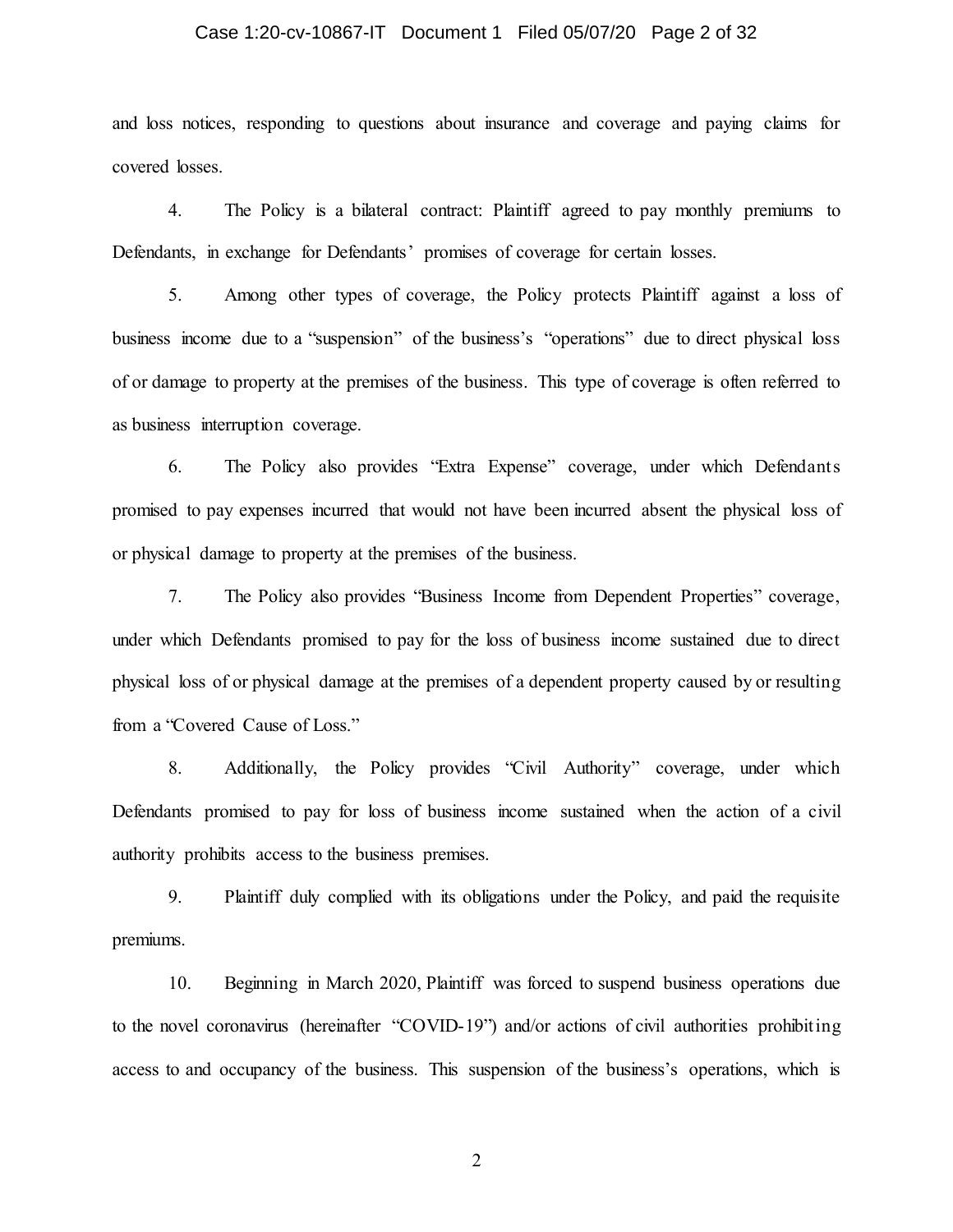#### Case 1:20-cv-10867-IT Document 1 Filed 05/07/20 Page 3 of 32

ongoing, has caused Plaintiff to suffer significant losses.

11. Under the Policy, Defendants promised to cover these losses, and is obligated to pay for them. But in blatant breach of its contractual obligations, as well as Massachusetts General Laws Chapter 93A, §§ 2 and 11 and Chapter 176D § 9, Defendants have failed to pay for these losses.

12. Defendants have failed to pay for similar losses of other insureds holding policies that are, in all material respects, identical.

#### **THE PARTIES**

13. On personal knowledge, Plaintiff Rinnigade Art Works is a Massachusetts limited liability corporation. This business occupies and leases premises located at 561 Windsor Street, Ste. A301, Somerville, Massachusetts 02143. Among other things, Rinnigade prints tee shirts and other apparel for cities, including the City of Cambridge; colleges and universities, including Harvard University and the Massachusetts Institute of Technology; and restaurants.

14. Defendant The Hartford Financial Services Group, Inc. is a foreign corporation organized under the laws of Connecticut, with its principal place of business located at One Hartford Plaza, Hartford, Connecticut 06155.

15. Defendant Hartford Fire Insurance Company is a foreign corporation organized under the laws of Connecticut, with its principal place of business located at One Hartford Plaza, Hartford, Connecticut 06155. Hartford Fire Insurance Company is a subsidiary of The Hartford Financial Services Group, Inc.

16. Defendant Twin City Fire Insurance Company ("Twin City") is a foreign corporation organized under the laws of Connecticut, with its principal place of business located at One Hartford Plaza, Hartford, Connecticut 06155. Twin City is a subsidiary of Hartford Fire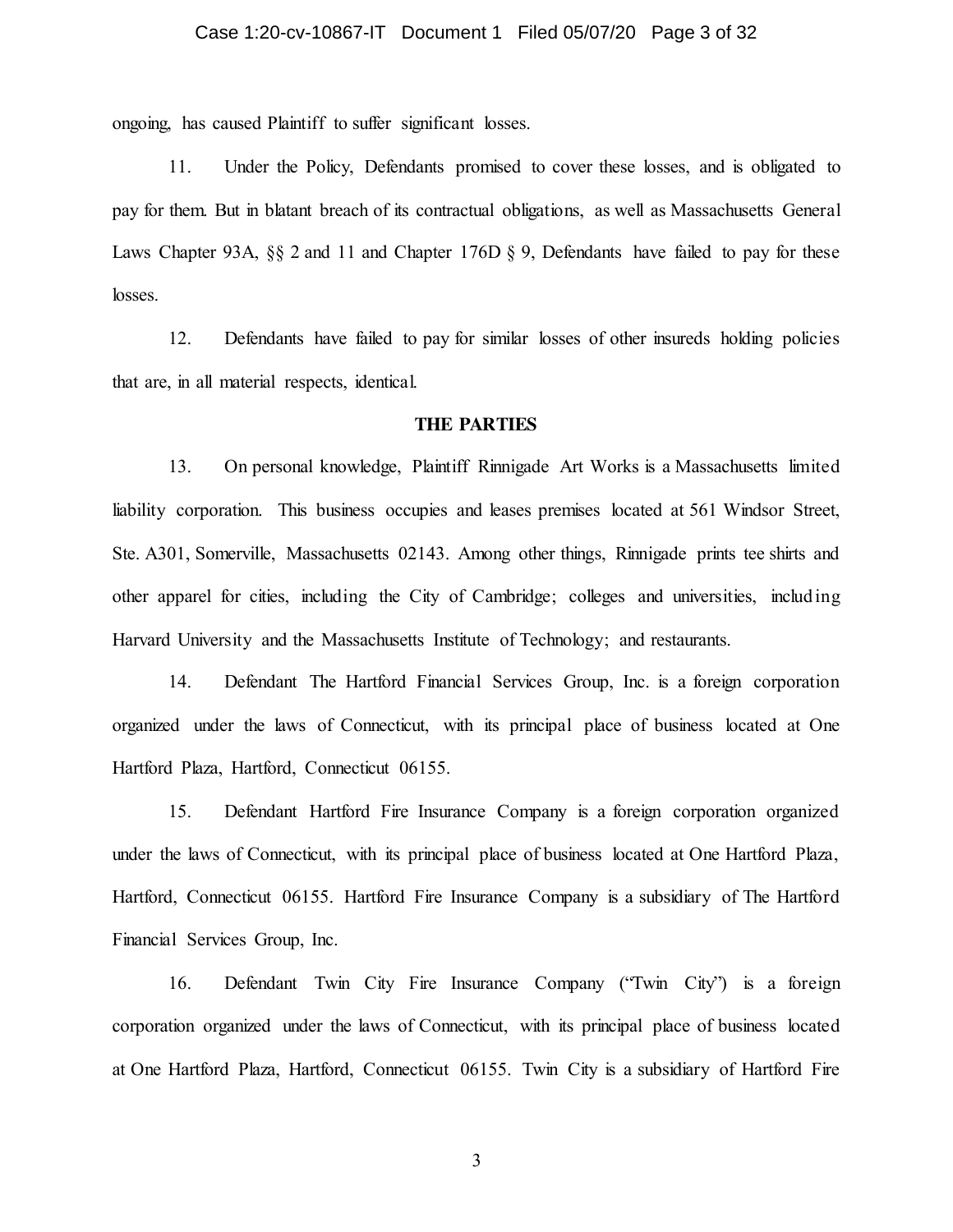Insurance Company.

17. At all times material, Defendants engaged in substantial and not isolated activity on a continuous and systematic basis in the Commonwealth of Massachusetts, namely by issuing and selling insurance policies in Massachusetts and by contracting to insure property located in Massachusetts.

#### **JURISDICTION AND VENUE**

18. This Court has subject matter jurisdiction over the claims asserted in this action under 28 U.S.C. § 1332 because there is complete diversity between Defendants and at least one member of each class; there are more than one hundred members of each class; and the amount in controversy exceeds \$5,000,000 exclusive of interest and costs. This Court also has subject matter jurisdiction under 28 U.S.C. §§ 2201 and 2202 and is authorized to grant declaratory relief under these statutes.

19. Venue is proper in this District pursuant to 28 U.S.C. § 1391(b)(2) because a substantial part of the events and/or omissions giving rise to the claims occurred within the District of Massachusetts and property that is subject of the action is situated in this District.

20. This Court has personal jurisdiction over the Defendants because Plaintiff's claims arise out of, among other things, Defendants conducting, engaging in, and/or carrying on business in Massachusetts; Defendants breaching a contract in Massachusetts by failing to perform acts required by contract to be performed in Massachusetts; and Defendants contracting to insure property in Massachusetts, including but not limited to the premises insured under the Policy. Defendants also purposefully availed themselves of the opportunity of conducting activities in the Commonwealth of Massachusetts by marketing their insurance policies and services within Massachusetts, and intentionally developing relationships with brokers, agents, and customers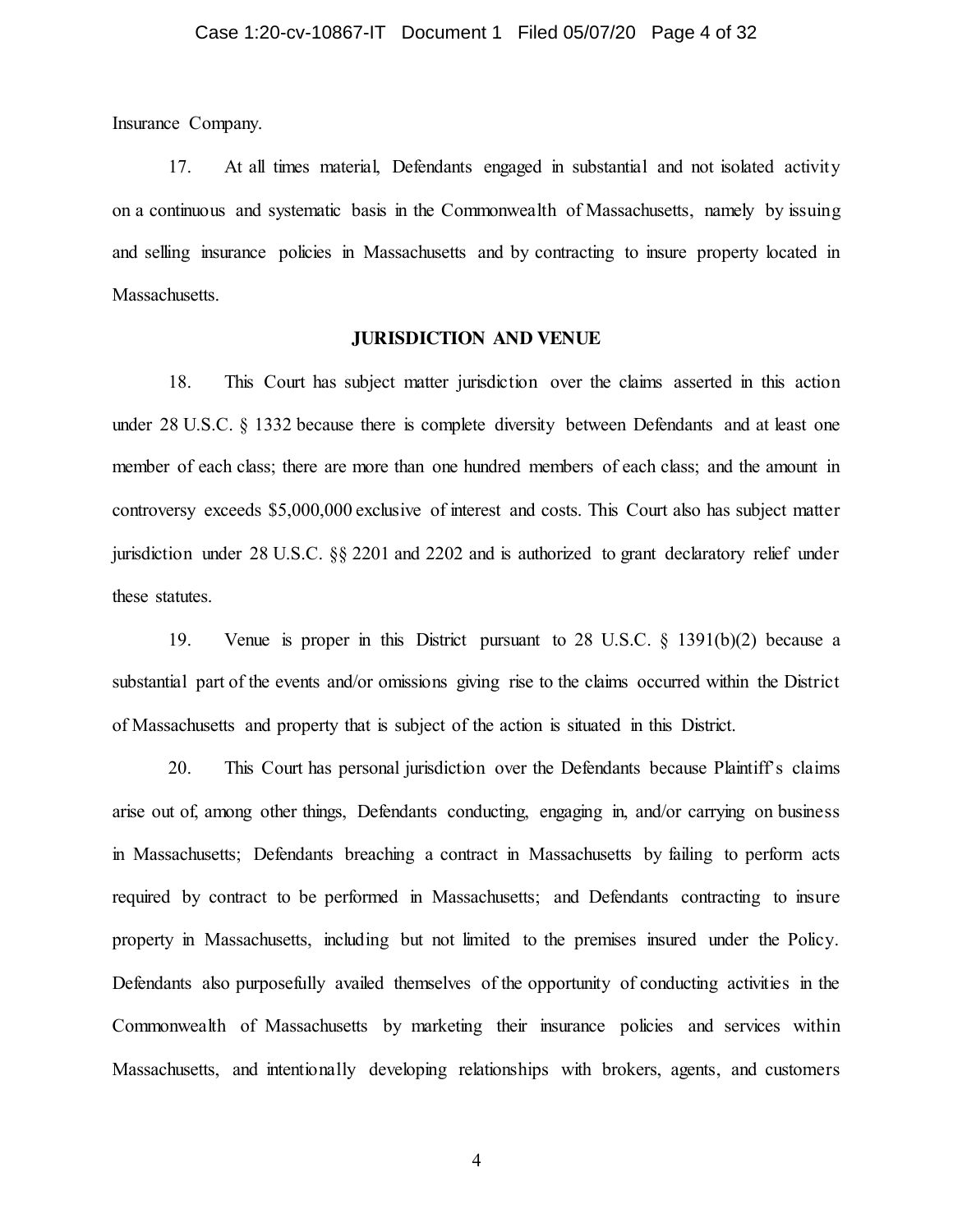# Case 1:20-cv-10867-IT Document 1 Filed 05/07/20 Page 5 of 32

within Massachusetts to insure property within Massachusetts, all of which resulted in the issuance of policies at issue in this action.

#### **FACTUAL BACKGROUND**

#### **The Policy**

21. On personal knowledge, on or about February 25, 2020, Plaintiff renewed the Policy. The Policy has a policy period of February 25, 2020 to February 25, 2021. The scheduled premises under the Policy is 561 Windsor Street, Ste. A301, Somerville, Massachusetts 02143.<sup>1</sup>

22. The Policy is an all-risk insurance policy. In an all-risk insurance policy, all risks of loss are covered unless they are specifically excluded.

23. Consistent with the all-risk nature of the Policy, Defendants specifically agreed to pay for all losses caused by "Covered Causes of Loss," defined as "RISKS OF DIRECT PHYSICAL LOSS" unless the loss is excluded or limited in the Policy. In the Policy, Defendants also promised to pay for losses of business income sustained as a result of perils not excluded under the Policy. In particular, Defendants promised to pay for losses of business income sustained as a result of a "suspension" of business "operations" during the "period of restoration."

24. One type of coverage provided by the Policy is for loss of business income, often called business interruption insurance. This coverage is specifically provided for in a section of the Policy titled "Business Income."

25. Pursuant to this section of the Policy, Defendants promised to pay for "the actual loss of business income you sustain due to the necessary suspension of your 'operations' during the 'period of restoration' … caused by direct physical loss of or physical damage to property at the 'scheduled premises.'"

 $<sup>1</sup>$  A true and correct copy of the Policy that was provided to Plaintiff is attached to this complaint as Exhibit "A" and</sup> incorporated herein by reference.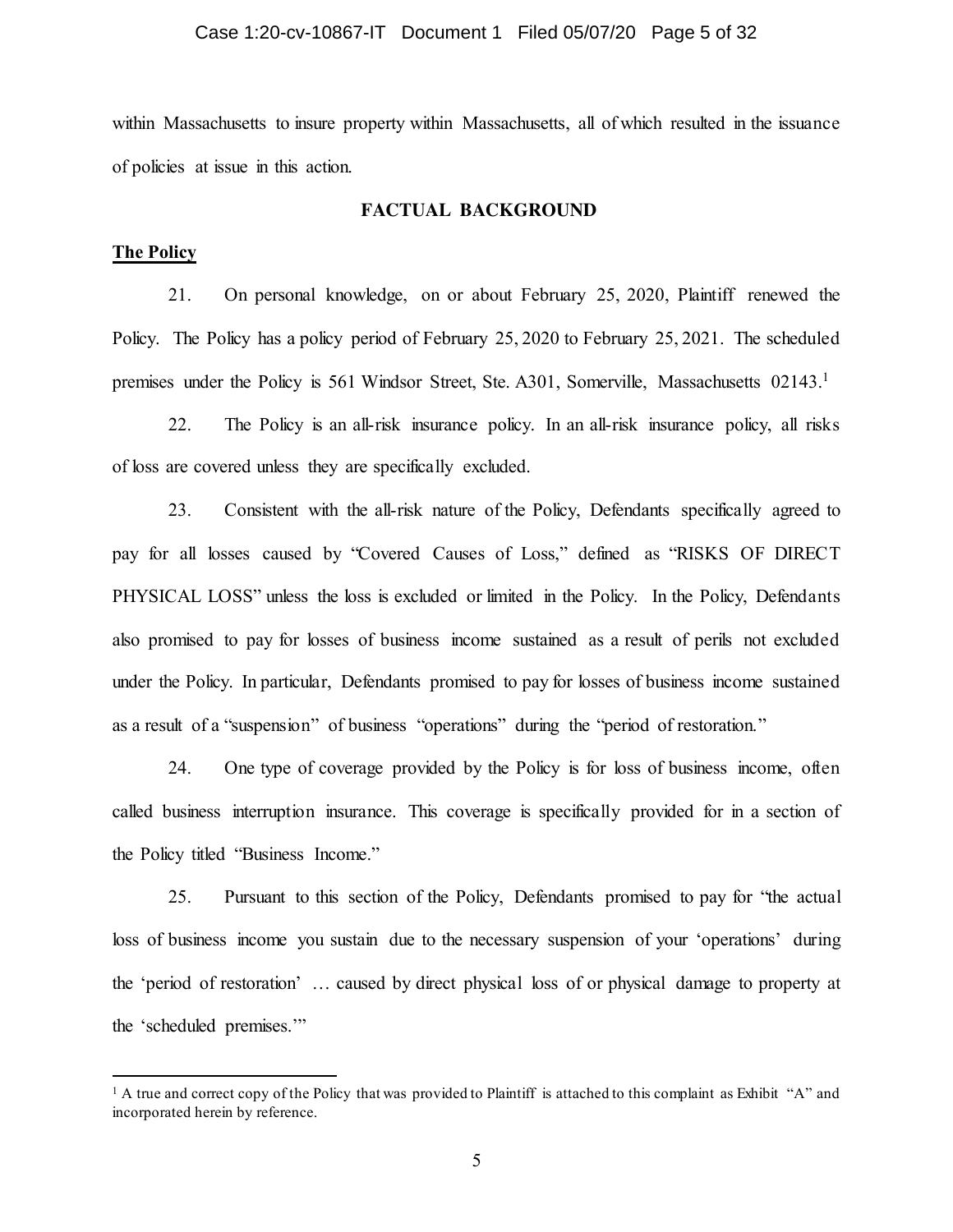#### Case 1:20-cv-10867-IT Document 1 Filed 05/07/20 Page 6 of 32

26. Each of the operative terms of this coverage provision is defined as follows.

27. "Business Income" means "(a) Net Income (Net Profit or Loss before income taxes) that would have been earned or incurred if no direct physical loss or physical damage had occurred; and (b) Continuing normal operating expenses incurred, including payroll."

28. "Suspension" means "(a) The partial slowdown or complete cessation of your business activities; or (b) That part or all of the "scheduled premises" is rendered untentantable as a result of a Covered Cause of Loss if coverage for Business Income applies to the policy."

29. "Period of restoration" means the period of time that:

a. Begins with the date of direct physical loss or physical damage caused by or resulting from a Covered Cause of Loss at the "scheduled premises", and

b. Ends on the date when:

(1) The property at the "scheduled premises" should be repaired, rebuilt or replaced with reasonable speed and similar quality;

(2) The date when your business is resumed at a new, permanent location.

30. Another type of coverage provided by the Policy is for Extra Expense. This coverage is specifically provided for in a section of the Policy titled "Extra Expense."

31. Pursuant to this section of the Policy, Defendants promised to pay for "reasonable and necessary Extra Expense you incur during the 'period of restoration' that you would not have incurred if there had been no direct physical loss or physical damage to property at the 'scheduled premises.'"

32. Additionally, under the Policy, Defendants also promised to provide coverage for "Extended Business Income." Specifically, Defendants promised to:

pay for the actual loss of Business Income incurred during the period that: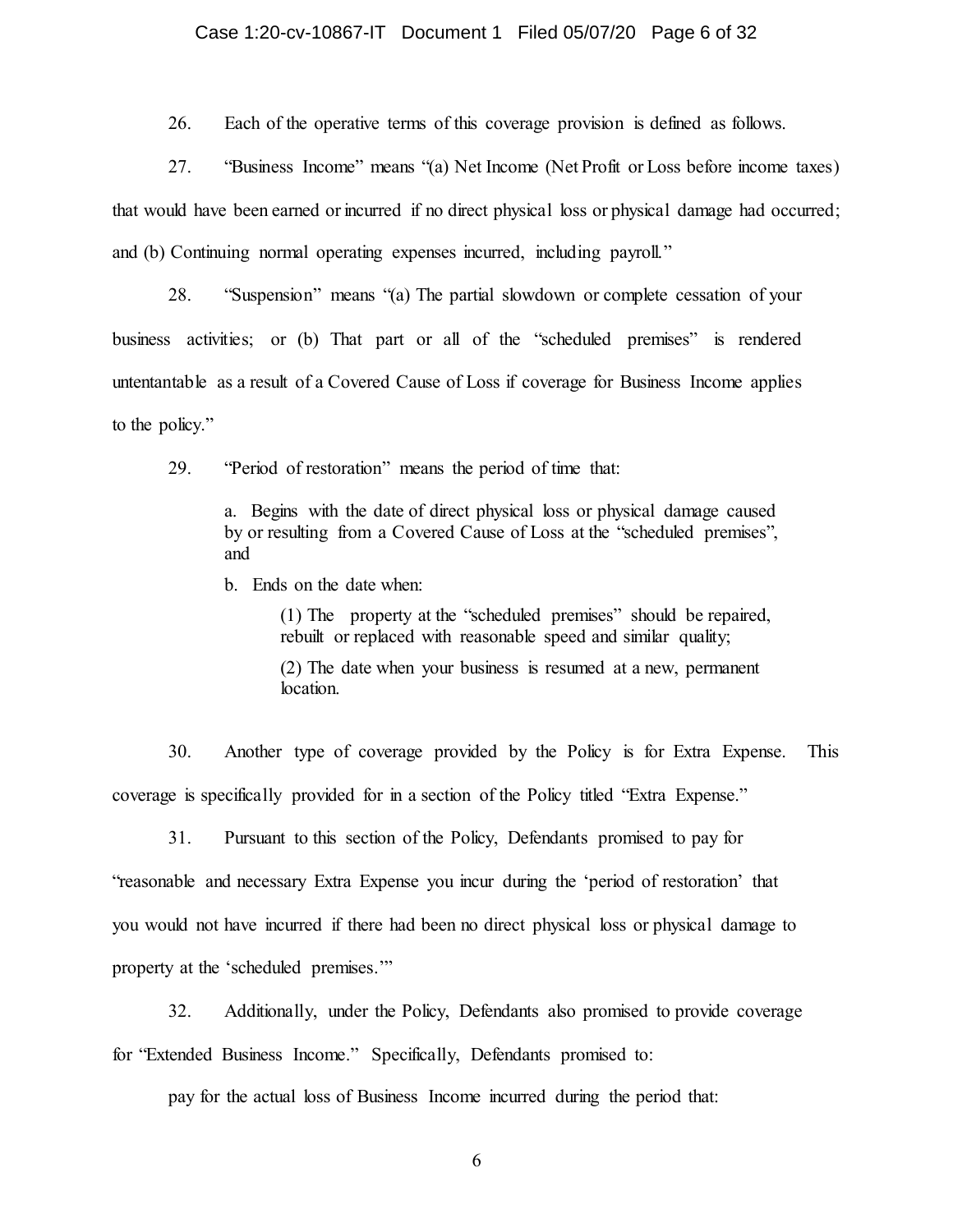(a) Begins on the date property is actually repaired, rebuilt or replaced and "operations" are resumed; and

(b) Ends on the earlier of:

(i) The date you could restore your "operations" with reasonable speed, to the condition that would have existed if no direct physical loss or damage occurred; or

(ii) 30 consecutive days after the date determined in  $(1)(a)$  above.

33. Defendants also promised to cover "Business Income from Dependent Properties" under the Policy. Subject to limits of insurance, this coverage requires Defendants to "pay for the actual loss of Business Income you sustain due to direct physical loss or physical damage at the premises of a dependent property."

34. The Policy also provides "Civil Authority" coverage for "the actual loss of Business Income you sustain when access to your 'scheduled premises' is specifically prohibited by order of a civil authority as the direct result of a Covered Cause of Loss to property in the immediate area of your 'scheduled premises'." This coverage begins "72 hours after the order of a civil authority and coverage will end at the earlier of: (a) When access is permitted to your 'scheduled premises'; or (b) 30 consecutive days after the order of the civil authority."

35. This Civil Authority provision is an independent basis for business interruption coverage. That is, it can be triggered even when the standard business interruption coverage is not.

36. Plaintiff's Policy does not contain any exclusion that would apply to allow Defendants to deny coverage for losses caused by the interruption of Plaintiff's business and the actions of civil authorities.

37. Accordingly, because the Policy is an all-risk policy and does not specifically exclude the losses that Plaintiff has suffered, those losses are covered.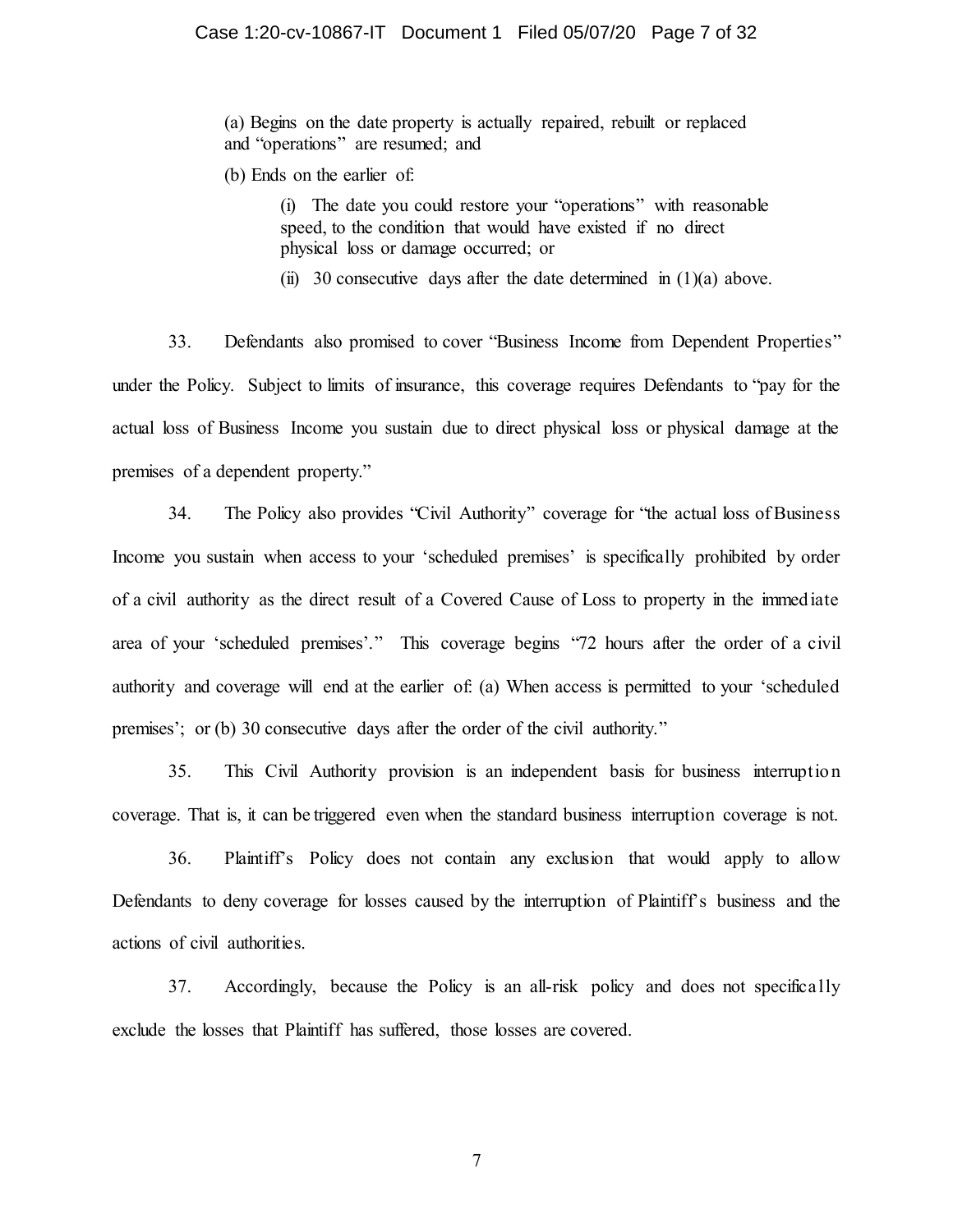## **Plaintiff's covered losses**

38. On March 10, 2020, the Governor of Massachusetts, Charlie Baker, declared a public health emergency in response to the appearance of COVID-19 in the Commonwealth of Massachusetts. As of that date, according to the Centers for Disease Control and Prevention (the "CDC"), there were more than 600 confirmed cases of COVID-19 in the United States, and 25 of those cases resulted in death. In addition, as of that date, Governor Baker reported that there were 91 presumed positive cases of COVID-19 in the Commonwealth.

39. As of March 22, 2020, the Massachusetts Department of Public Health had reported 646 cases of COVID-19, including 5 deaths, in the Commonwealth, affecting 13 of the Commonwealth's 14 counties.

40. The presence of COVID-19 and the public health emergency it has created prompted actions by civil authorities throughout the United States ("Civil Authority Actions"), including, but not limited to, the Commonwealth of Massachusetts.

41. Consistent with the actions of all states nationwide, On March 23, 2020, Governor Baker issued COVID-19 Order No. 13, which required all businesses and organizations that do not provide COVID-19 essential services to close their physical workplaces and facilities to workers, customers and the public from 12:00 noon on March 24, 2020 to 12:00 noon on April 7, 2020. The Order also prohibited restaurants, bars and other establishments that offer food and beverage products to the public from permitting on-premises consumption of food and beverages but permitted these establishments to continue to offer food and beverage products for take-out and delivery. On March 31 2020, Governor Baker issued COVID-19 Order No. 21, which extended the closures required by COVID-19 Order No. 13 to May 4, 2020. On April 28, Governor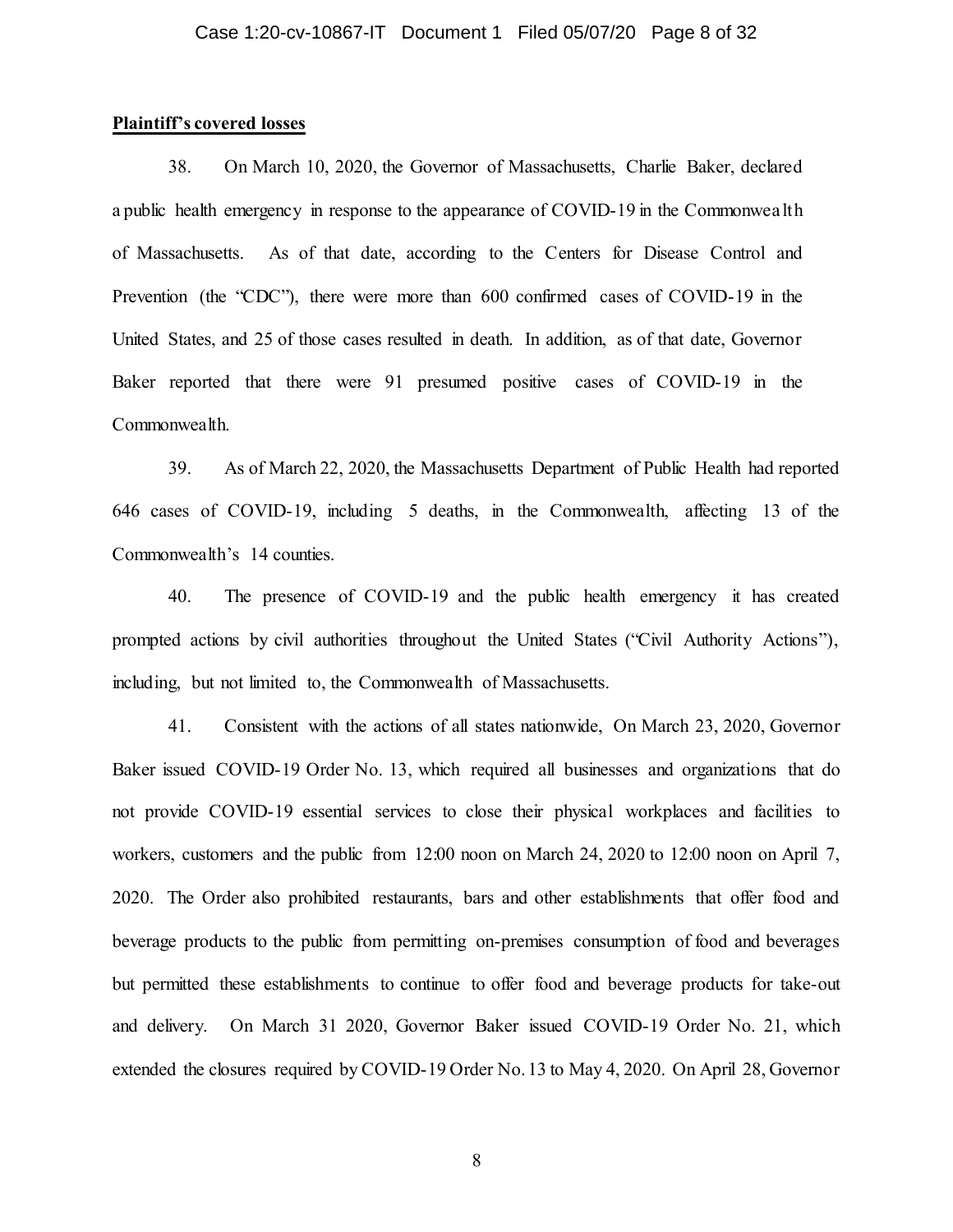#### Case 1:20-cv-10867-IT Document 1 Filed 05/07/20 Page 9 of 32

Baker issued COVID-19 Order No. 30, which extended the closures required by COVID-19 Order Nos. 13 and 21 to May 18, 2020.

42. As a result of the foregoing facts and circumstances, there has been direct physical loss of and/or damage to property at the premises covered under the Policy by, among other things, the property being damaged, access to the property being denied, customers being prevented from physically occupying the property, the property being physically uninhabitable by customers, the function of the property being nearly eliminated or destroyed, and/or a suspension of business operations occurring at the property. Plaintiff has only been able to operate on a limited basis. Plaintiff has also sustained business income losses due to direct physical loss or physical damage at the premises of dependent properties.

43. Plaintiff's business has suffered a suspension of normal business operations as defined in the Policy in terms of a significant slowdown of business activities, sustained losses of business income, and incurred expenses.

44. These losses and expenses have continued through the date of filing of this action.

45. These losses and expenses are not excluded from coverage under the Policy. And because the Policy is an all-risk policy, and Plaintiff has complied with its contractual obligations, Plaintiff is entitled to payment for these losses and expenses.

46. Accordingly, Plaintiff provided notice of its losses and expenses to Defendants, consistent with the terms and procedures of the Policy.

47. But contrary to the plain language of the Policy, and to Defendants' corresponding promises and contractual obligations, by letter dated April 15, 2020, Defendants refused to pay for Plaintiff's covered losses and expenses under the terms of the Policy.

48. This appears to be consistent with the position Defendants have taken nationwide.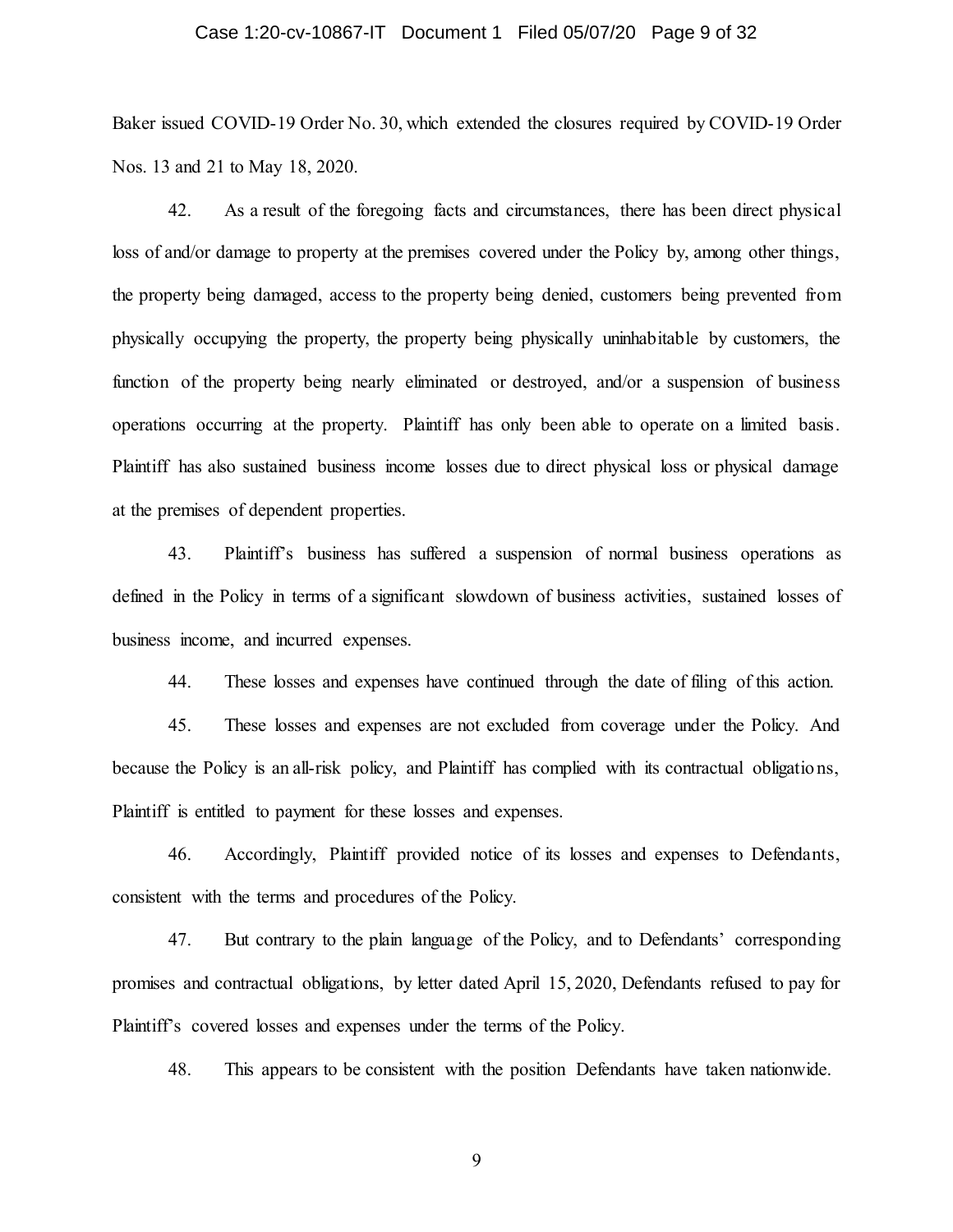#### Case 1:20-cv-10867-IT Document 1 Filed 05/07/20 Page 10 of 32

As stated on The Hartford website, "Most property insurance includes business interruption coverage, which often includes civil authority and dependent property coverage. This is generally designed to cover losses that result from direct physical loss or damage to property caused by hurricanes, fires, wind damage or theft *and is not designed to apply in the case of a virus*." <https://www.thehartford.com/coronavirus/businesses> (emphasis added).

# **CLASS ACTION ALLEGATIONS**

49. The class claims all derive directly from a single course of conduct by Defendants: its systematic and uniform refusal to pay insureds for covered losses and the actions taken by civil authorities to suspend business operations.

50. Plaintiff brings this action pursuant to Rules  $23(a)$ ,  $23(b)(1)$ ,  $23(b)(2)$ , and/or  $23(b)(3)$ , as well as  $23(c)(4)$ , of the Federal Rules of Civil Procedure, both individually and on behalf of all others similarly situated. This action satisfies the numerosity, commonality, typicality, adequacy, predominance, and superiority requirements of those provisions.

51. Plaintiff seeks to represent a class of persons and entities located in Massachusetts and such other states as the Court may deem appropriate defined as follows (collectively, the "Class" or "Classes"):

a) All persons and entities with Business Income coverage and/or Extended Business Income coverage under a property insurance policy issued by Defendants that suffered a suspension of business operations and for which Defendants has either actually denied or stated it will deny a claim for the losses or have otherwise failed to acknowledge, accept as a covered loss, or pay for the covered losses ("the Business Income Coverage Class").

b) All persons and entities with Extra Expense coverage under a property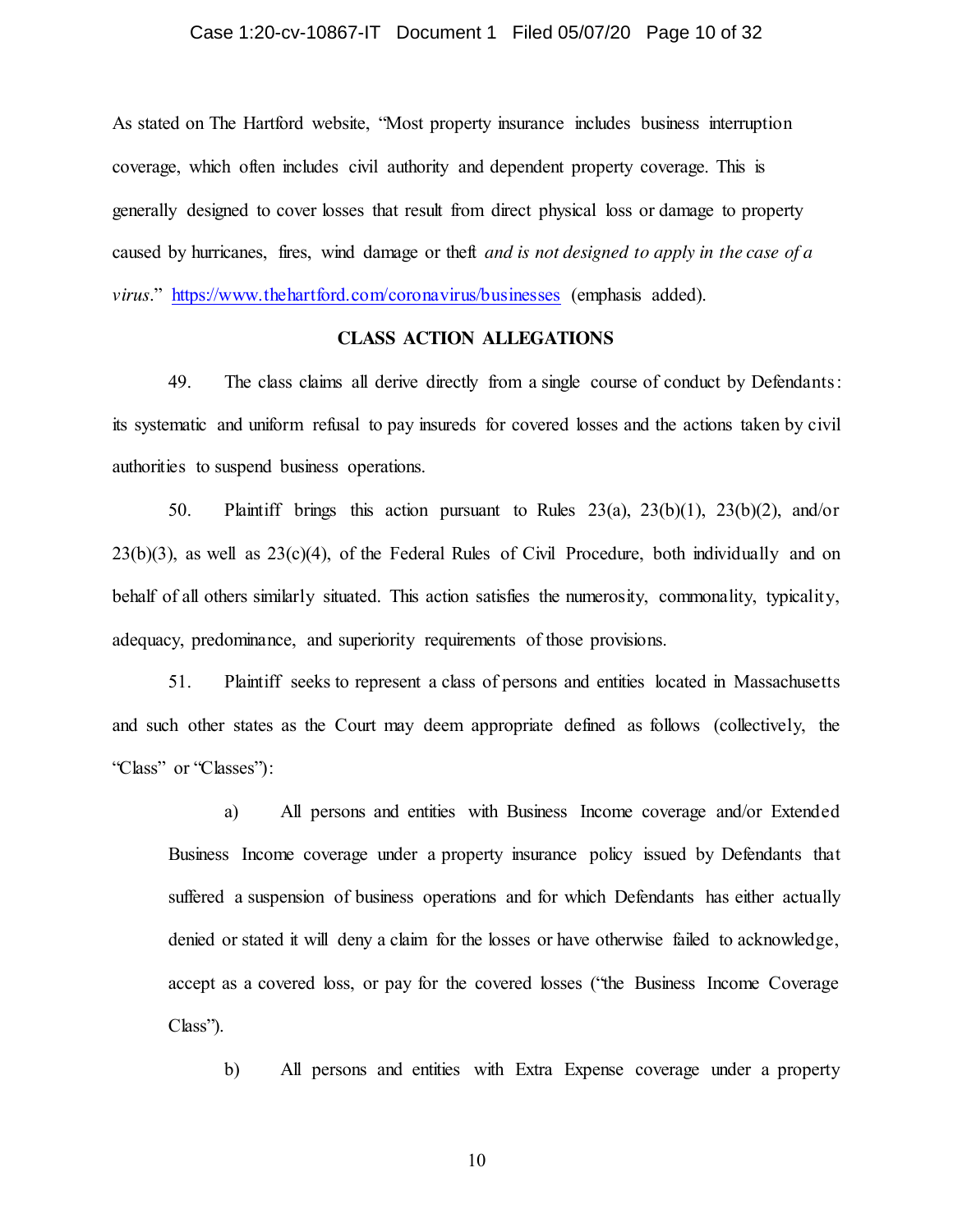#### Case 1:20-cv-10867-IT Document 1 Filed 05/07/20 Page 11 of 32

insurance policy issued by Defendants that suffered a suspension of business operations and for which Defendants has either actually denied or stated it will deny a claim for the expenses or has otherwise failed to acknowledge, accept as a covered expense, or pay for the covered expenses ("the Extra Expense Coverage Class").

c) All persons and entities with Business Income from Dependent Properties coverage under a property insurance policy issued by Defendants that suffered an actual loss of Business Income caused by direct physical loss or physical damage at a dependent property or properties, and for which Defendants has either actually denied or stated it will deny a claim for the losses or has otherwise failed to acknowledge, accept as a covered loss, or pay for the covered losses ("the Business Income from Dependent Properties Coverage Class").

d) All persons and entities with Civil Authority coverage under a property insurance policy issued by Defendants that suffered an actual loss of Business Income and/or Extra Expense caused by an action of a civil authority that prohibited access to the premises, and for which Defendants has either actually denied or stated it will deny a claim for the losses or has otherwise failed to acknowledge, accept as a covered loss, or pay for the covered losses ("the Civil Authority Coverage Class").

e) All persons and entities within the Business Income Class, the Extra Expense Coverage Class, the Business Income from Dependent Properties Coverage Class and/or the Civil Authority Coverage Class engaged in the conduct of trade or commerce in the Commonwealth of Massachusetts (the "Massachusetts Subclass").

52. Excluded from each of the proposed Classes are Defendants and any of their members, affiliates, parents, subsidiaries, officers, directors, employees, successors, or assigns;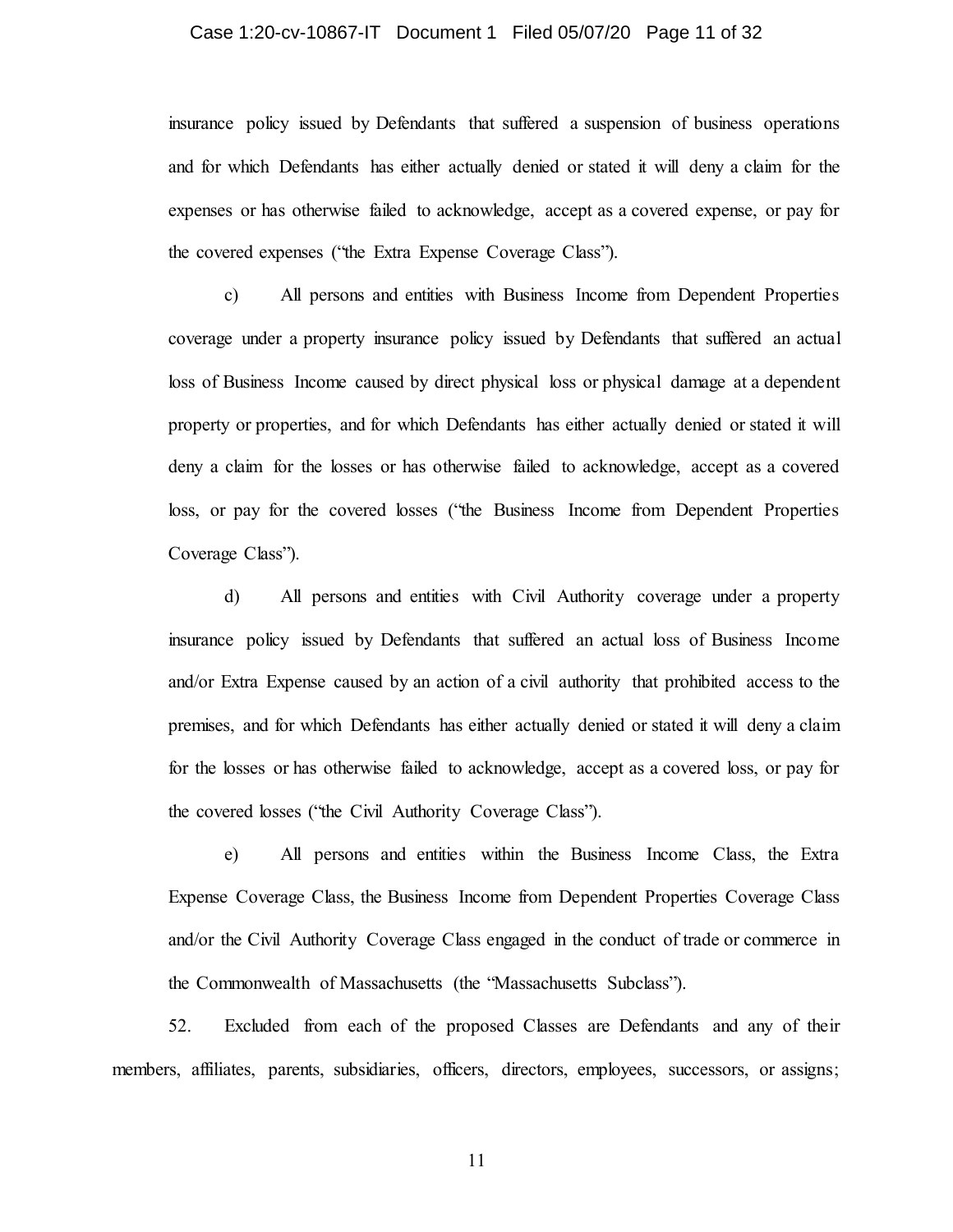# Case 1:20-cv-10867-IT Document 1 Filed 05/07/20 Page 12 of 32

governmental entities; Class Counsel and their employees; and the judicial officers and Court staff assigned to this case and their immediate family members.

53. Plaintiff reserves the right to modify, expand, or amend the definitions of the proposed Classes, as appropriate, during the course of this litigation.

54. This action has been brought and may properly be maintained on behalf of each Class proposed herein under the criteria of Rule 23 of the Federal Rules of Civil Procedure.

#### **Numerosity and Ascertainability**

55. This action satisfies the requirements of Fed. R. Civ. P.  $23(a)(1)$ . The members of each proposed Class are so numerous that individual joinder of all Class members is impracticable. There are, at a minimum, thousands of members of each proposed Class, and these individuals and entities are spread out across Massachusetts and the United States.

56. The identity of Class members is ascertainable, as the names and addresses of all Class members can be identified in Defendants' or their agents' books and records. Class members may be notified of the pendency of this action by recognized, Court-approved notice dissemination methods, which may include U.S. mail, electronic mail, internet postings, and/or published notice.

# **Predominance of Common Issues**

57. This action satisfies the requirements of Fed. R. Civ. P.  $23(a)(2)$  and  $23(b)(3)$ because this action involves common questions of law and fact that predominate over any questions affecting only individual Class members. Defendants issued all-risk policies to all the members of each proposed Class in exchange for payment of premiums by the Class members. The questions of law and fact affecting all Class members include, without limitation, the following:

a) Whether Plaintiff and the Class members suffered a covered loss under the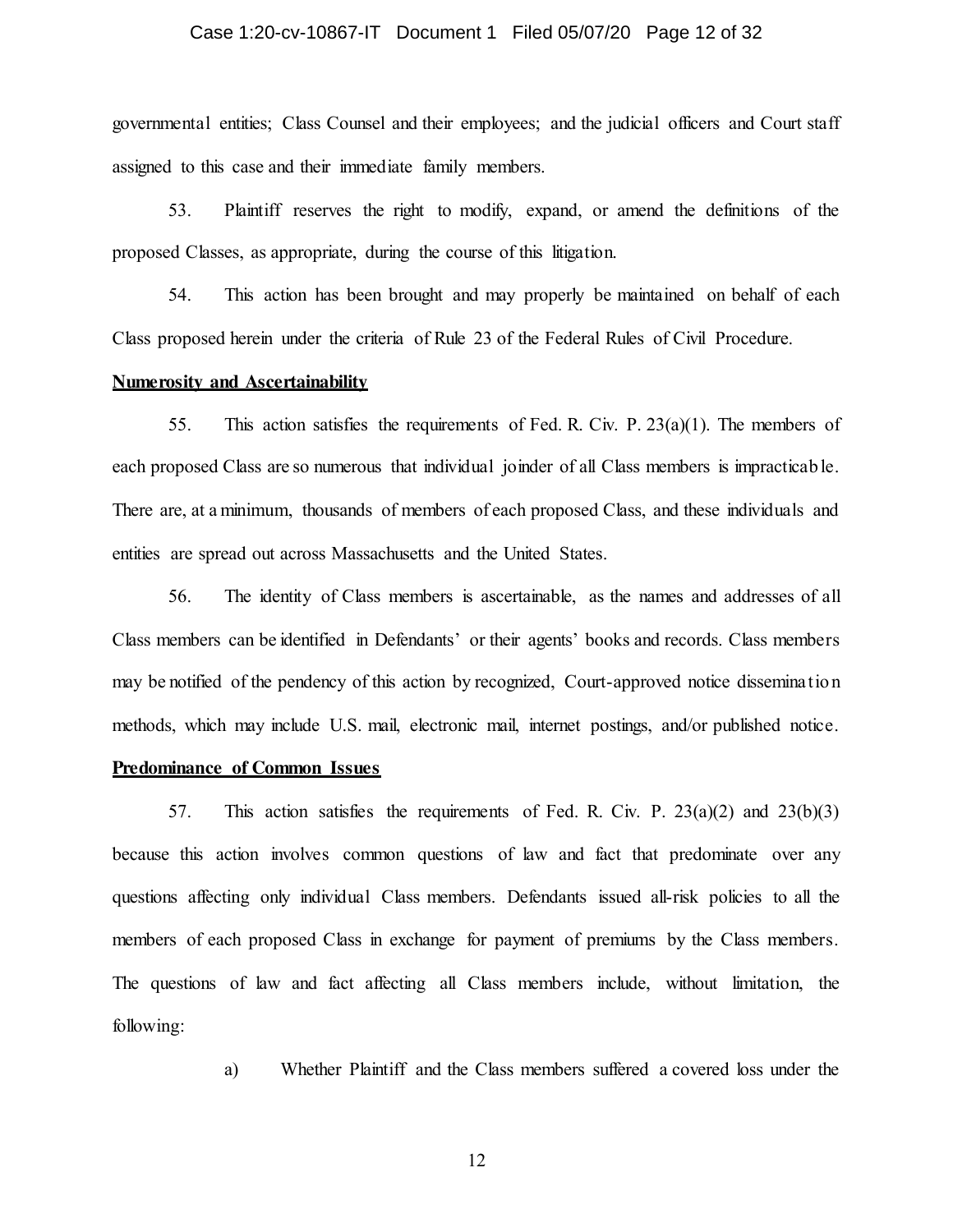policies issued by Defendants to members of the Class;

b) Whether Defendants wrongfully denied all claims based on the assertion that any suspension, interruption or slowdown of business being attributable to COVID-19 is not a covered loss;

c) Whether Defendants' Business Income coverage applies to a suspension of business caused by the presence or threat of COVID-19;

d) Whether Defendants' Extra Expense coverage applies to efforts to avoid or minimize a loss caused by the suspension of business during the outbreak of COVID-19 in the United States;

e) Whether Defendants' Business Income from Dependent Property coverage applies to actual loss of Business Income caused by direct physical loss or physical damage at a dependent property or properties caused by the presence or threat of COVD-19 and/or the orders of local, municipal, city, county, and/or state governmental entities requiring the suspension of business;

f) Whether Defendants' Civil Authority coverage applies to a loss of Business Income caused by the orders of local, municipal, city, county, and/or state governmental entities requiring the suspension of business;

g) Whether Defendants have breached its contracts of insurance through a uniform and blanket denial of all claims for business losses related to COVID-19 and/or the actions of civil authorities taken in response to the presence or threat of COVID-19;

h) Whether Plaintiff and the Class members suffered damages as a result of Defendants' actions; and

i) Whether Plaintiff and the Class members are entitled to an award of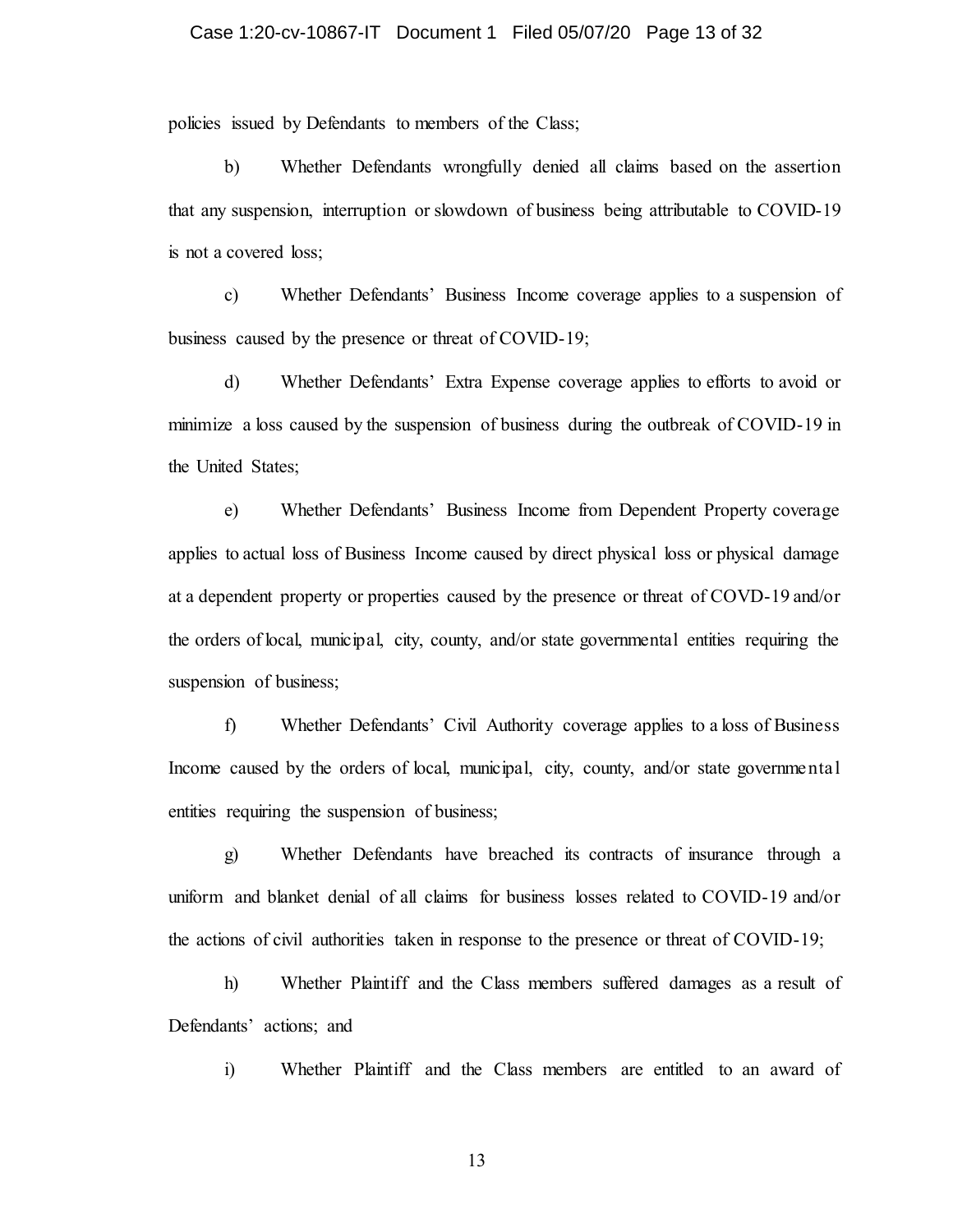reasonable attorneys' fees, interest, and costs.

## **Typicality**

58. This action satisfies the requirements of Fed. R. Civ. P. 23(a)(3) because Plaintiff's claims are typical of the claims of the Class members and arise from the same course of conduct by Defendants. Plaintiff and the other Class members are all similarly affected by Defendants' refusal to pay under their property insurance policies. Plaintiff's claims are based upon the same legal theories as those of the other Class members. Plaintiff and the other Class members sustained damages as a direct and proximate result of the same wrongful practices in which Defendants engaged. The relief Plaintiff seeks is typical of the relief sought for the absent Class members.

# **Adequacy of Representation**

59. This action satisfies the requirements of Fed. R. Civ. P. 23(a)(4) because Plaintiff will fairly and adequately represent and protect the interests of Class members. Plaintiff has retained counsel with substantial experience in prosecuting complex class action litigation.

60. Plaintiff and its counsel are committed to vigorously prosecuting this action on behalf of the Class members and have the financial resources to do so. Neither Plaintiff nor its counsel has interests adverse to those of the Class members.

# **<u>Inconsistent or Varying Adjudications and the Risk of Impediments to Other Class</u> Members' Interests**

61. This action satisfies the requirements of Fed. R. Civ. P. 23(b)(1). Plaintiff seeks class-wide adjudication as to the interpretation and scope of Defendants' property insurance policies that use the same language and terms as the Policy. The prosecution of separate actions by individual members of the proposed Classes would create an imminent risk of inconsistent or varying adjudications that would establish incompatible standards of conduct for Defendants.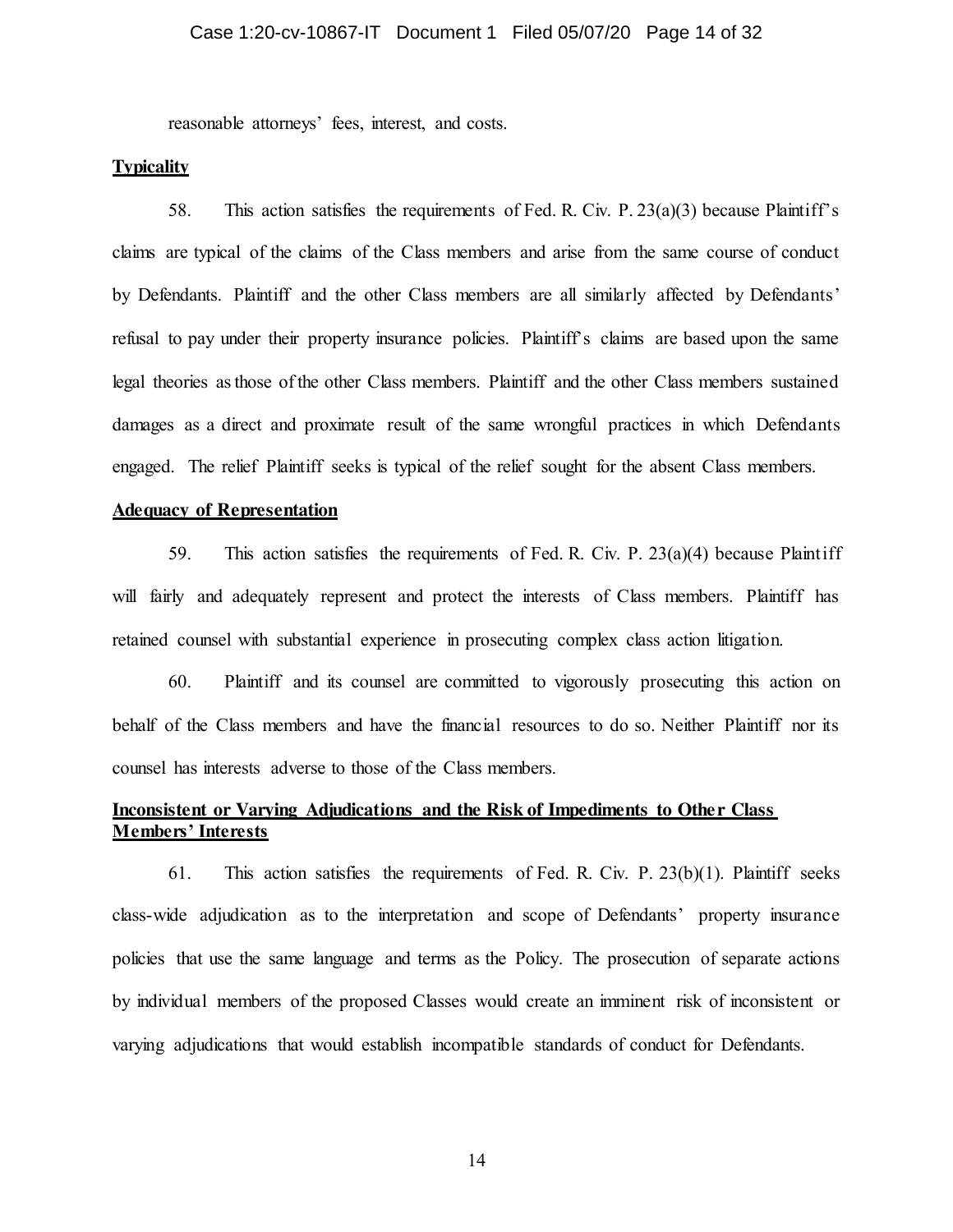# **Final Injunctive and/or Corresponding Declaratory Relief with respect to the Class is Appropriate**

62. This action satisfies the requirements of Fed. R. Civ. P. 23(b)(2) because Defendants acted or refused to act on grounds generally applicable to Plaintiff and the members of the Classes, thereby making appropriate final injunctive and/or corresponding declaratory relief with respect to the Class members. The Class members' claims all derive directly from Defendants' systematic and uniform refusal to pay insureds for any losses suffered due to risk of infection of COVID-19 and/or actions of civil authorities prohibiting access to and occupancy of the business. Defendants' actions or refusal to act are grounded upon the same generally applicable legal theories.

#### **Superiority**

63. This action satisfies the requirements of Fed. R. Civ. P. 23(b)(3) because a class action is superior to other available methods for the fair and efficient group-wide adjudication of this controversy. The common questions of law and of fact regarding Defendants' conduct and the interpretation of the common language in their property insurance policies predominate over any questions affecting only individual Class members.

64. Because the damages suffered by certain individual Class members may be relatively small, the expense and burden of individual litigation would make it very difficult for all individual Class members to redress the wrongs done to each of them individually, such that many Class members would have no rational economic interest in individually controlling the prosecution of specific actions, and the burden imposed on the judicial system by individual litigation by even a small fraction of the Classes would be enormous, making class adjudication the superior alternative under Fed. R. Civ. P. 23(b)(3)(A).

65. The conduct of this action as a class action presents far fewer management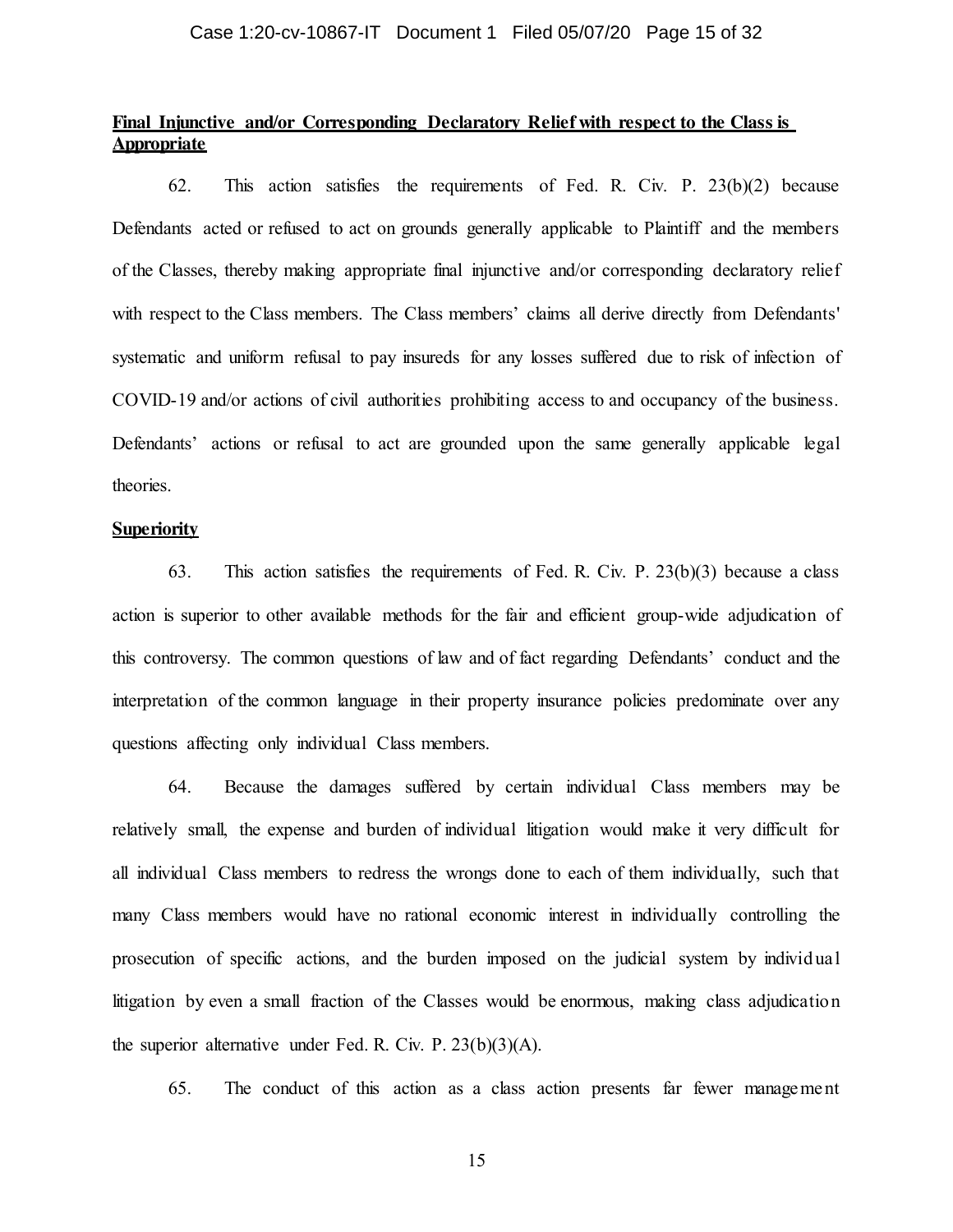#### Case 1:20-cv-10867-IT Document 1 Filed 05/07/20 Page 16 of 32

difficulties, far better conserves judicial resources and the parties' resources, and far more effectively protects the rights of each Class member than would piecemeal litigation. Compared to the expense, burdens, inconsistencies, economic infeasibility, and inefficiencies of individualized litigation, the challenges of managing this action as a class action are substantially outweighed by the benefits to the legitimate interests of the parties, the Court, and the public of class treatment in this Court, making class adjudication superior to other alternatives under Fed. R. Civ. P. 23(b)(3)(D).

66. Plaintiff is not aware of any obstacles likely to be encountered in the manageme nt of this action that would preclude its maintenance as a class action. Rule 23 provides the Court with authority and flexibility to maximize the efficiencies and benefits of the class mechanism and reduce management challenges. The Court may, on motion of Plaintiff or on its own determination, certify nationwide, statewide and/or multistate classes for claims sharing common legal questions; utilize the provisions of Rule  $23(c)(4)$  to certify any particular claims, issues, or common questions of fact or law for class-wide adjudication; certify and adjudicate bellwether class claims; and utilize Rule  $23(c)(5)$  to divide any Class into subclasses.

#### **CAUSES OF ACTION**

#### **COUNT I: DECLARATORY JUDGMENT**

#### **(On behalf of the Business Income Coverage Class)**

67. Plaintiff incorporates by reference and realleges each and every allegation contained above, as though fully set forth herein.

68. Plaintiff brings this Count both individually and on behalf of the other members of the Business Income Coverage Class.

69. Under 28 U.S.C. §§ 2201 and 2202, this Court has jurisdiction to declare the rights and other legal relations of the parties in dispute.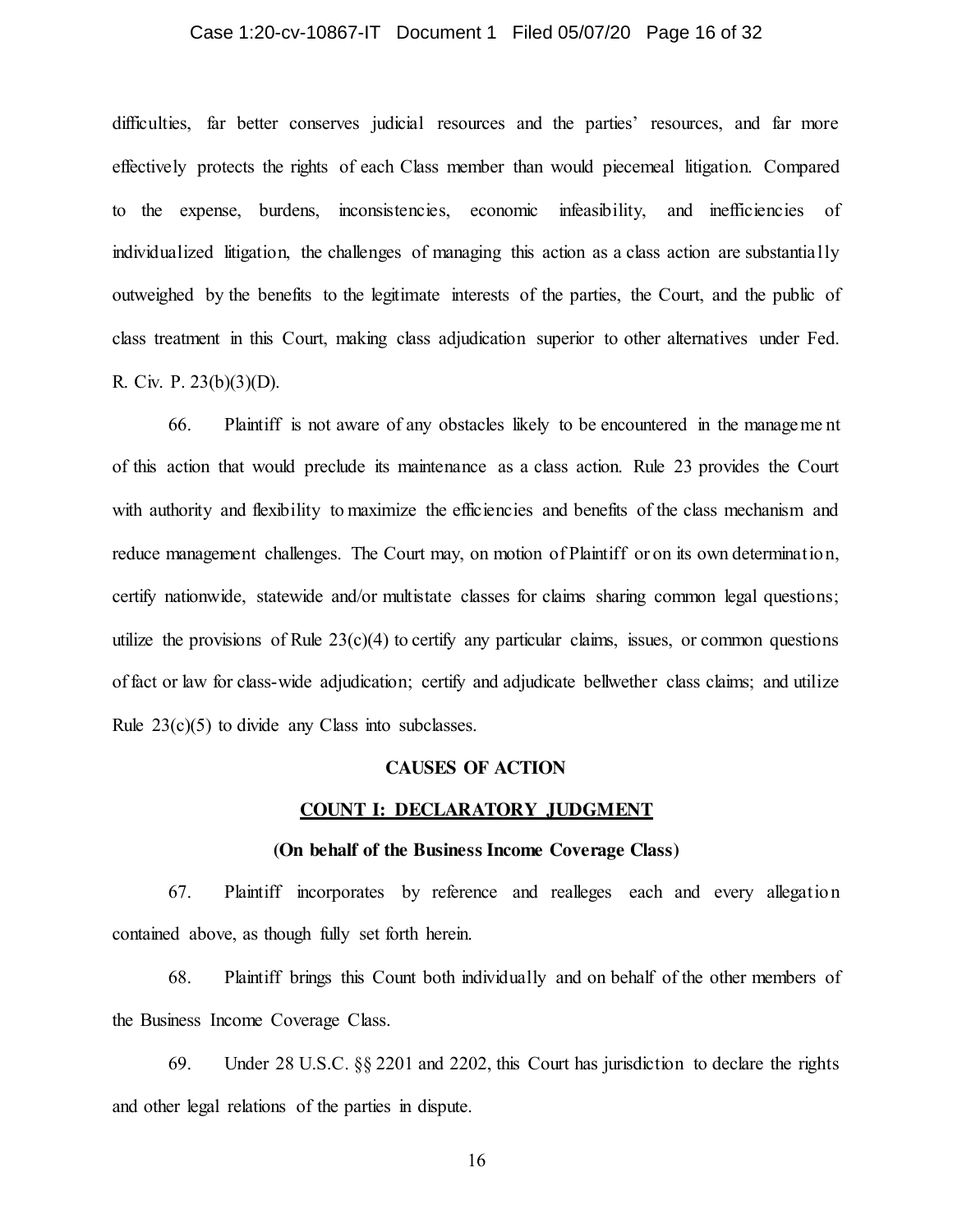#### Case 1:20-cv-10867-IT Document 1 Filed 05/07/20 Page 17 of 32

70. Plaintiff's Policy, as well as the policies of other Business Income Coverage Class members, are insurance contracts under which Defendants were paid premiums in exchange for promises to pay Class members' losses for claims covered by the Policy and the policies of other Business Income Coverage Class members.

71. In the Policy, Defendants promised to pay for losses of business income sustained as a result of perils not excluded under the Policy. Specifically, Defendants promised to pay for losses of business income sustained as a result of a suspension of business operations during the period of restoration.

72. Plaintiff and Business Income Coverage Class members suffered direct physical loss of and/or damage to Plaintiff's insured premises and other Class members' insured premises, resulting in interruptions or suspensions of business operations at the premises. These suspensions and interruptions have caused Plaintiff and Business Income Coverage Class members to suffer losses of business income.

73. These suspensions and interruptions, and the resulting losses, triggered business income coverage under the Policy and other Business Income Coverage Class members' policies.

74. Plaintiff and the other Class members have complied with all applicable provisions of their respective policies, including payment of premiums.

75. Defendants, without justification, dispute that the Policy and other Business Income Coverage Class members' policies provide coverage for these losses.

76. Plaintiff seeks a Declaratory Judgment that its Policy and other Business Income Coverage Class members' policies provide coverage for the losses of business income attributable to the facts set forth above.

77. An actual case or controversy exists regarding Plaintiff's and other Business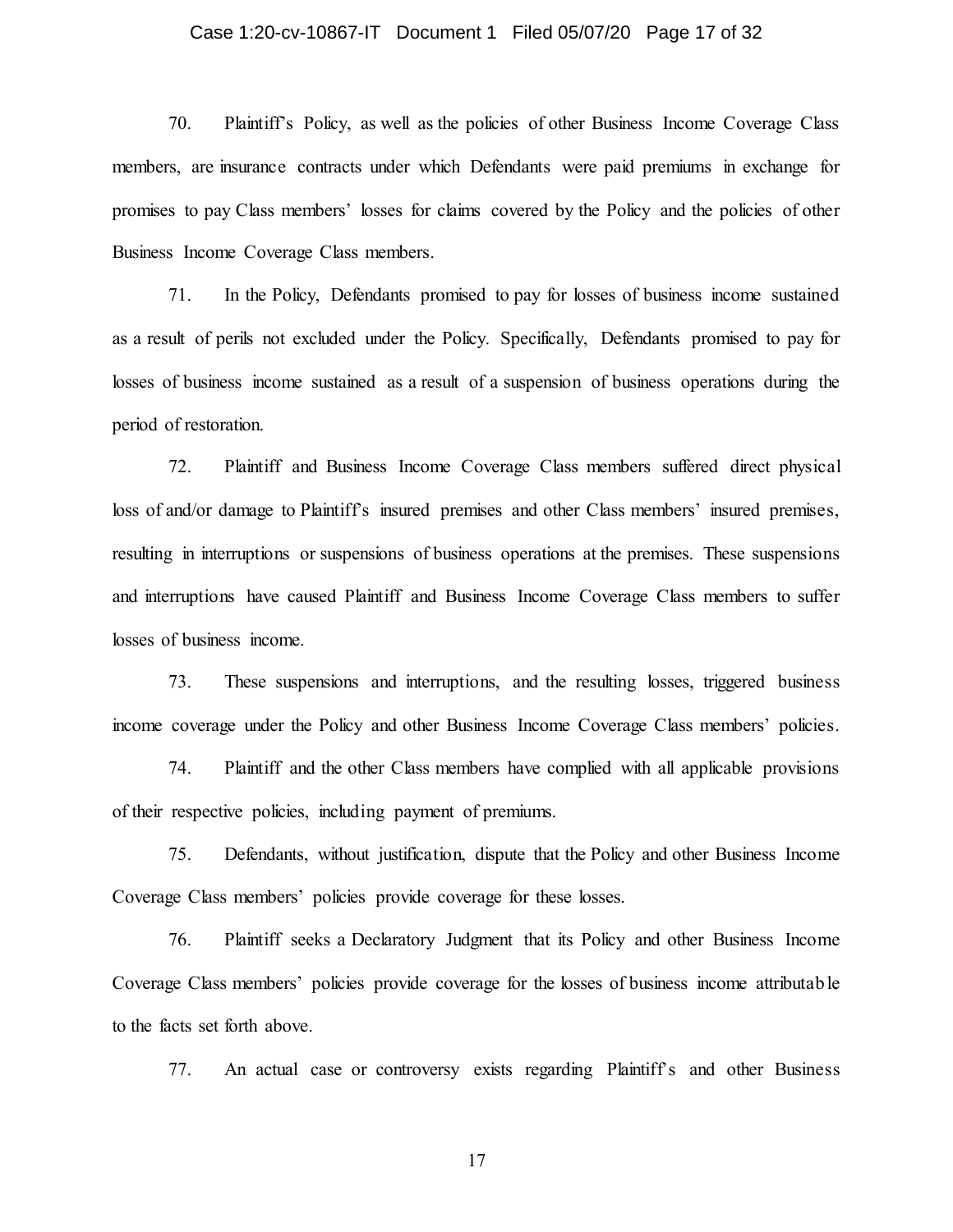#### Case 1:20-cv-10867-IT Document 1 Filed 05/07/20 Page 18 of 32

Income Coverage Class members' rights and Defendants' obligations to reimburse Plaintiff and other Business Income Coverage Class members for the full amount of these losses. Accordingly, the Declaratory Judgment sought is justiciable.

WHEREFORE, Plaintiff requests that this Court enter a Declaratory Judgment declaring that the Policy and other Business Income Coverage Class members' policies provide coverage for Class members' losses of business income.

#### **COUNT II: BREACH OF CONTRACT**

#### **(On behalf of the Business Income Coverage Class)**

78. Plaintiff incorporates by reference and realleges each and every allegation contained above, as though fully set forth herein.

79. Plaintiff brings this Count both individually and on behalf of the other members of the Business Income Coverage Class.

80. Plaintiff's Policy, as well as the policies of other Business Income Coverage Class members, are insurance contracts under which Defendants were paid premiums in exchange for promises to pay Class members' losses for claims covered by the Policy.

81. In the Policy, Defendants promised to pay for losses of business income incurred as a result of perils not excluded under the Policy. Specifically, Defendants promised to pay for losses of business income sustained as a result of a suspension of business operations during the period of restoration.

82. Plaintiff and Business Income Coverage Class members have suffered a direct physical loss of and/or damage to Plaintiff's insured premises and other Business Income Coverage Class members' insured premises as a result of interruptions or suspensions of business operations at these premises. These interruptions and suspensions have caused Business Income Coverage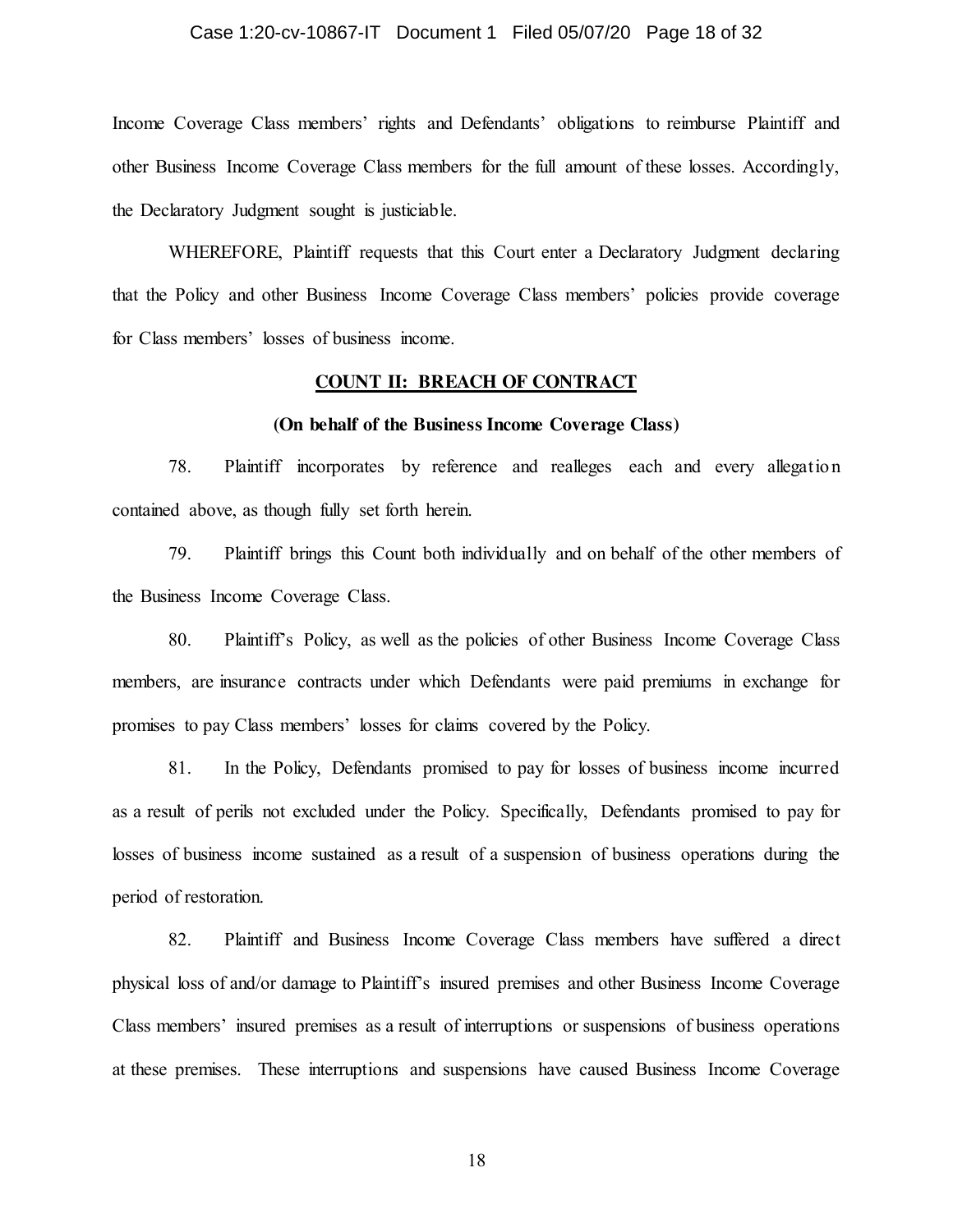Class members to suffer losses of business income.

83. These losses triggered business income coverage under both the Policy and other Business Income Coverage Class members' policies.

84. Plaintiff and the other Business Income Coverage Class members have complied with all applicable provisions of their respective policies, including payment of premiums.

85. Defendants, without justification and in bad faith, has denied coverage and refused performance under the Policy and other Class members' policies by denying coverage for these losses and expenses. Accordingly, Defendants are in breach of the Policy and other Business Income Coverage Class members' policies.

86. As a result of Defendants' breaches of the Policy and other Business Income Coverage Class members' policies, Plaintiff and other Business Income Coverage Class members have suffered actual and substantial damages for which Defendants are liable.

87. WHEREFORE, Plaintiff, both individually and on behalf of other Business Income Coverage Class members, seeks compensatory damages resulting from Defendants' breaches of the Policy and other Class Members' policies and seek all other relief deemed appropriate by this Court.

#### **COUNT III: DECLARATORY JUDGMENT**

#### **(On behalf of the Extra Expense Coverage Class)**

88. Plaintiff incorporates by reference and realleges each and every allegation contained above, as though fully set forth herein.

89. Plaintiff brings this Count both individually and on behalf of the other members of the Extra Expense Coverage Class.

90. Under 28 U.S.C. §§ 2201 and 2202, this Court has jurisdiction to declare the rights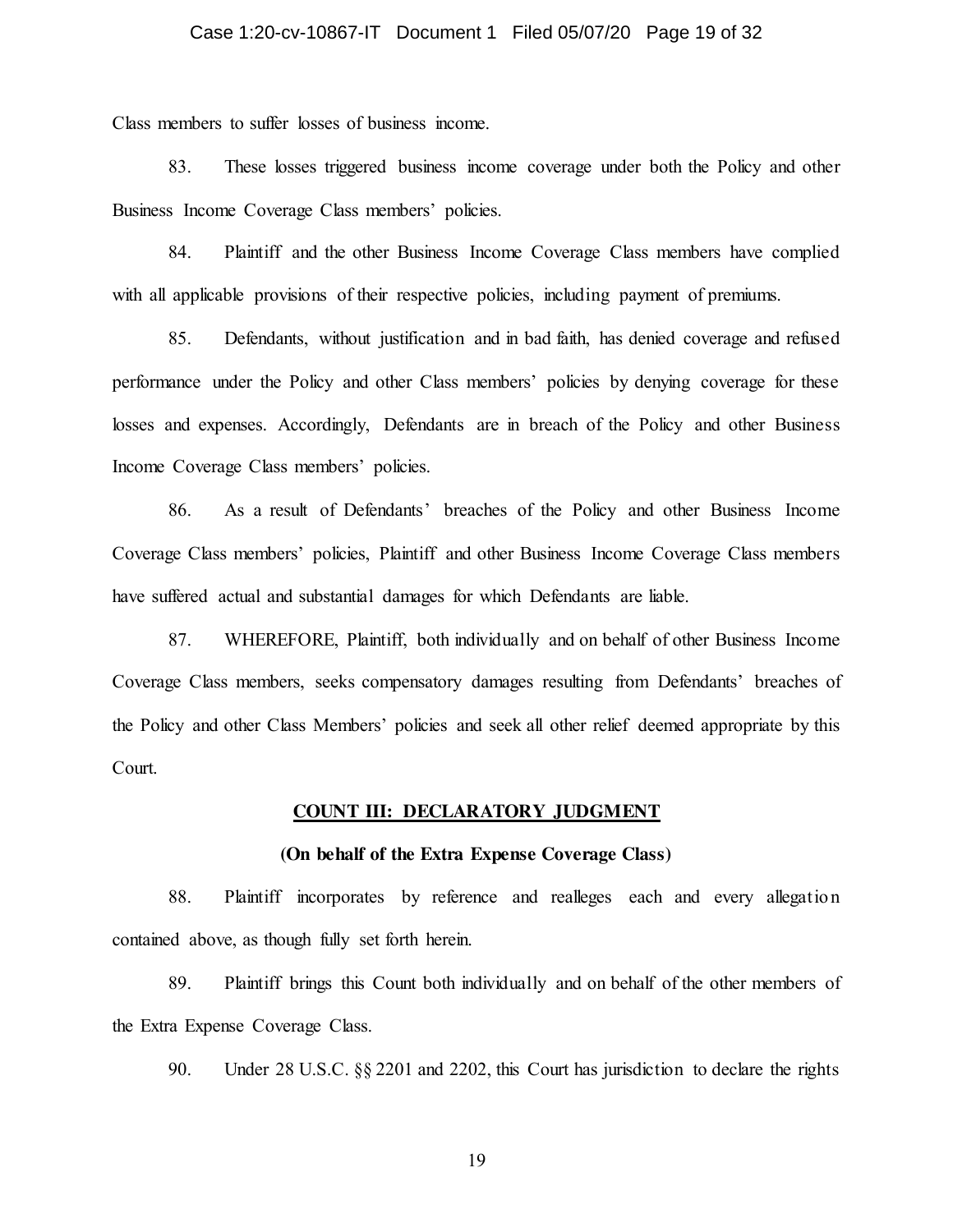#### Case 1:20-cv-10867-IT Document 1 Filed 05/07/20 Page 20 of 32

and other legal relations of the parties in dispute.

91. Plaintiff's Policy, as well as the policies of other Extra Expense Coverage Class members, are insurance contracts under which Defendants were paid premiums in exchange for promises to pay Extra Expense Coverage Class members' losses for claims covered by the Policy and the policies of other Expense Coverage Class members.

92. Specifically, Defendants promised to pay for Extra Expenses incurred by Plaintiff and other Extra Expense Coverage Class members during the period of restoration that the insureds would not have incurred if there had been no loss or damage to the insured premises. These Extra Expenses include expenses to avoid or minimize the suspension of business, continue operations, and to repair or replace property.

93. Plaintiff and Extra Expense Coverage Class members suffered direct physical loss of and/or damage to Plaintiff's business and other Extra Expense Coverage Class members' insured premises, resulting in suspensions or interruptions of business operations at these premises. As a result, Plaintiff and other Extra Expense Coverage Class members have incurred Extra Expenses, as defined in the Policy and other Extra Expense Coverage Class members' policies.

94. These Expenses triggered Extra Expense coverage under the Policy and other Extra Expense Coverage Class members' policies.

95. Plaintiff and the other Extra Expense Coverage Class members have complied with all applicable provisions of their respective policies, including payment of premiums.

96. Defendants, without justification, dispute that the Policy and other Extra Expense Coverage Class members' policies provide coverage for these Extra Expenses.

97. Plaintiff, both individually and on behalf of the other members of the Extra Expense Coverage Class, seeks a Declaratory Judgment that its Policy, and the policies of other members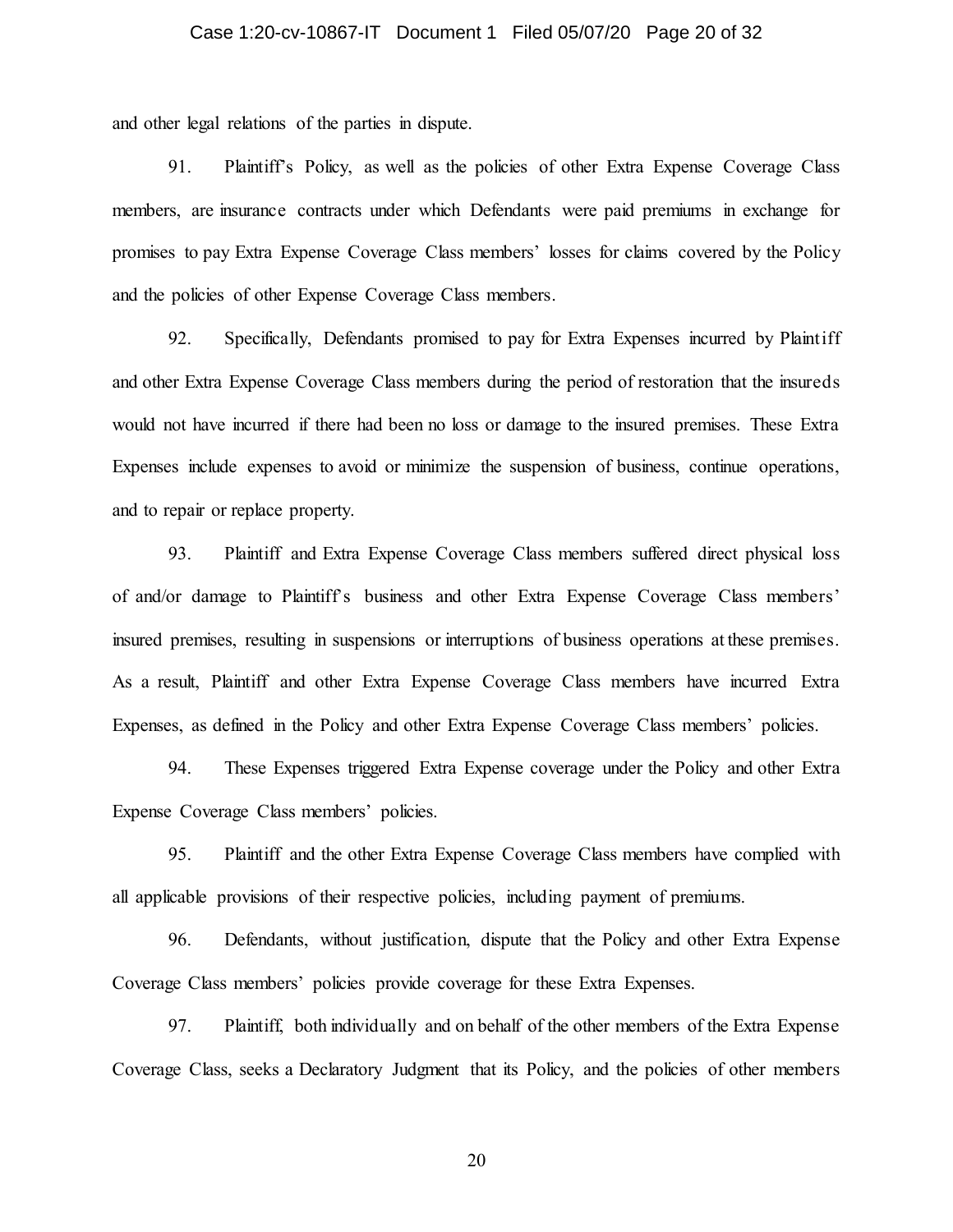#### Case 1:20-cv-10867-IT Document 1 Filed 05/07/20 Page 21 of 32

of the Extra Expense Coverage Class, provide coverage for these Extra Expenses.

98. An actual case or controversy exists regarding Extra Expense Coverage Class members' rights and Defendant's obligations under Extra Expense Coverage Class members' policies to reimburse Class members for these Extra Expenses. Accordingly, the Declaratory Judgment sought is justiciable.

WHEREFORE, Plaintiff requests that this Court enter a Declaratory Judgment declaring that the Policy and other Extra Expense Coverage Class members' policies provide coverage for Class members' Extra Expenses.

#### **COUNT IV: BREACH OF CONTRACT**

# **(On behalf of the Extra Expense Coverage Class)**

99. Plaintiff incorporates by reference and realleges each and every allegation contained above, as though fully set forth herein.

100. Plaintiff brings this Count individually and on behalf of the other members of the Extra Expense Coverage Class.

101. Plaintiff's Policy, as well as the policies of other Extra Expense Coverage Class members, are insurance contracts under which Defendants were paid premiums in exchange for promises to pay Extra Expense Coverage Class members' losses for claims covered by the Policy.

102. Specifically, Defendants promised to pay for Extra Expenses incurred by Plaintiff and other Extra Expense Coverage Class members during the period of restoration that the insureds would not have incurred if there had been no loss or damage to the insured premises. These Extra Expenses include expenses to avoid or minimize the suspension of business, continue operations, and to repair or replace property.

103. Plaintiff and Extra Expense Coverage Class members suffered direct physical loss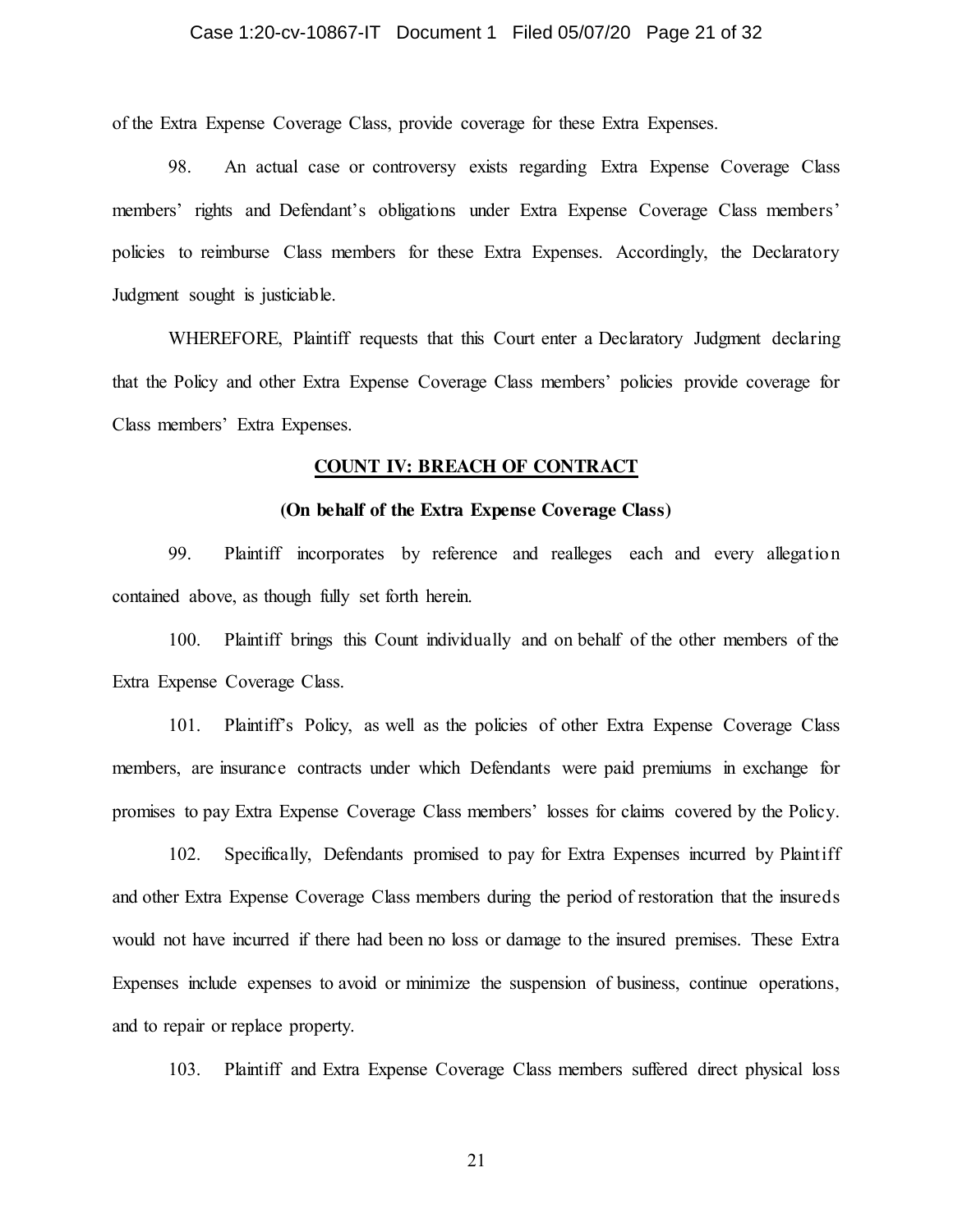#### Case 1:20-cv-10867-IT Document 1 Filed 05/07/20 Page 22 of 32

of and/or damage to the Plaintiff's business and other Extra Expense Coverage Class members' insured premises, resulting in suspensions and interruptions of business operations at these premises. These suspensions and interruptions have caused Extra Expense Coverage Class members to incur Extra Expenses.

104. These Expenses triggered Extra Expense coverage under the Policy and other Extra Expense Coverage Class members' policies.

105. Plaintiff and the other Extra Expense Coverage Class members have complied with all applicable provisions of the Policy, including payment of premiums.

106. Defendants, without justification and in bad faith, have denied coverage and refused performance under the Policy and other Extra Expense Coverage Class members' policies by denying coverage for these Extra Expenses. Accordingly, Defendants are in breach of the Policy and other Extra Expense Coverage Class members' policies.

107. As a result of Defendants' breaches of the Policy and other Class members' policies, Plaintiff and other Class members have suffered actual and substantial damages for which Defendants are liable.

WHEREFORE, Plaintiff, individually and on behalf of other Extra Expense Coverage Class members, seeks compensatory damages resulting from Defendants' breaches of the Policy and other Extra Expense Coverage Class Members' policies and seek all other relief deemed appropriate by this Court.

#### **COUNT V: DECLARATORY JUDGMENT**

#### **(On behalf of the Business Income from Dependent Properties Coverage Class)**

108. Plaintiff incorporates by reference and realleges each and every allegation contained above, as though fully set forth herein.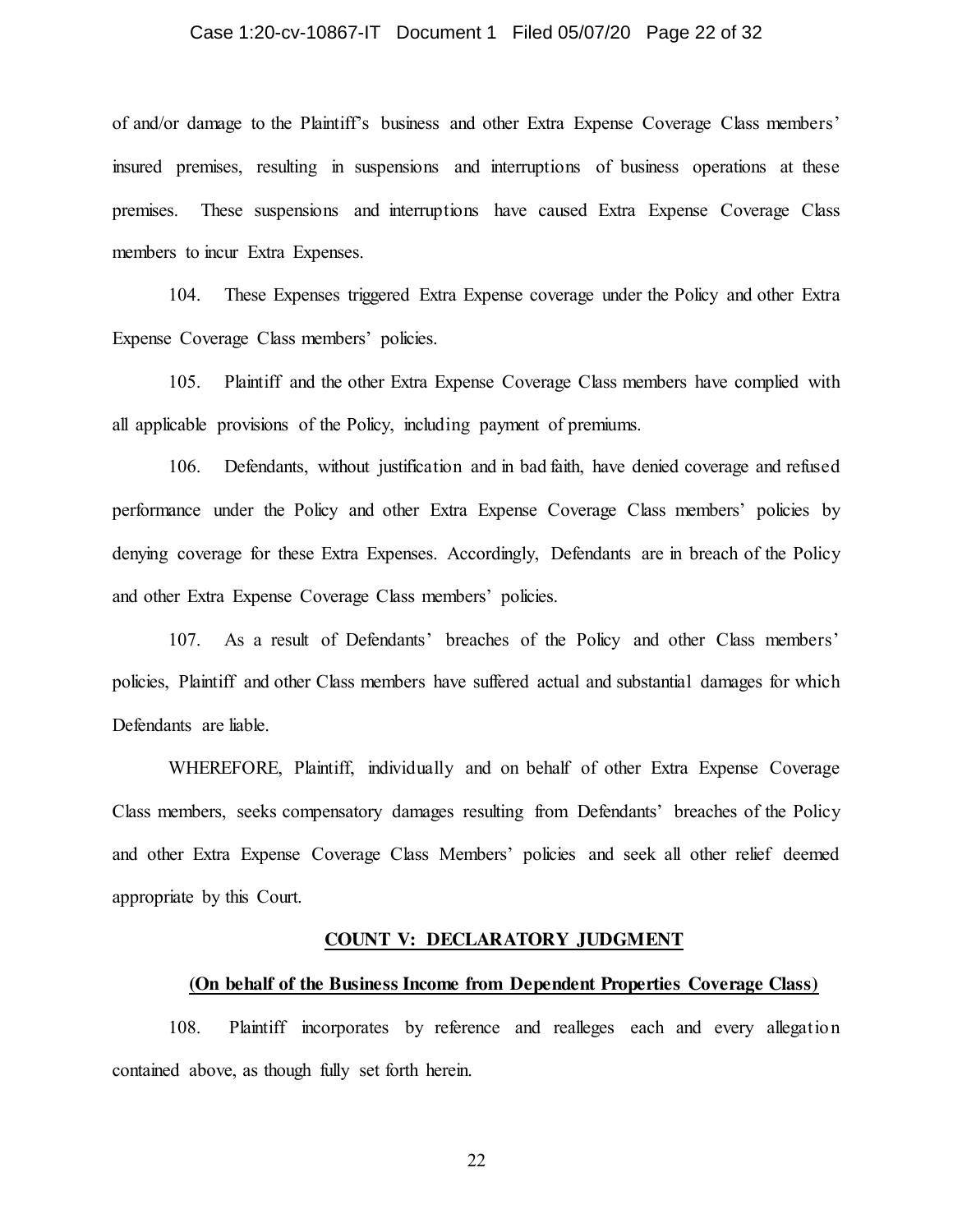#### Case 1:20-cv-10867-IT Document 1 Filed 05/07/20 Page 23 of 32

109. Plaintiff brings this Count both individually and on behalf of the other members of the Business Income from Dependent Properties Coverage Class.

110. Under 28 U.S.C. §§ 2201 and 2202, this Court has jurisdiction to declare the rights and other legal relations of the parties in dispute.

111. Plaintiff's Policy, as well as the policies of other Business Income from Dependent Properties Coverage Class members, are insurance contracts under which Defendants were paid premiums in exchange for promises to pay Dependent Properties Coverage Class members' losses for claims covered by the Policy.

112. In the Policy, Defendants promised to pay for losses of business income sustained as a result of perils not excluded under the Policy. Specifically, Defendants promised to pay for losses of business income sustained due to direct physical loss or physical damage at the premises of a dependent property.

113. Plaintiff and Dependent Properties Coverage Class members suffered losses of business income due to direct physical loss and/or physical damage at the premises of dependent properties.

114. These losses triggered business income from dependent properties coverage under the Policy and other Dependent Properties Coverage Class members' policies.

115. Plaintiff and the other Dependent Properties Coverage Class members have complied with all applicable provisions of their respective policies, including payment of premiums.

116. Defendants, without justification, dispute that the Policy and other Dependent Properties Coverage Class members' policies provide coverage for these losses.

117. Plaintiff seeks a Declaratory Judgment that its Policy and other Dependent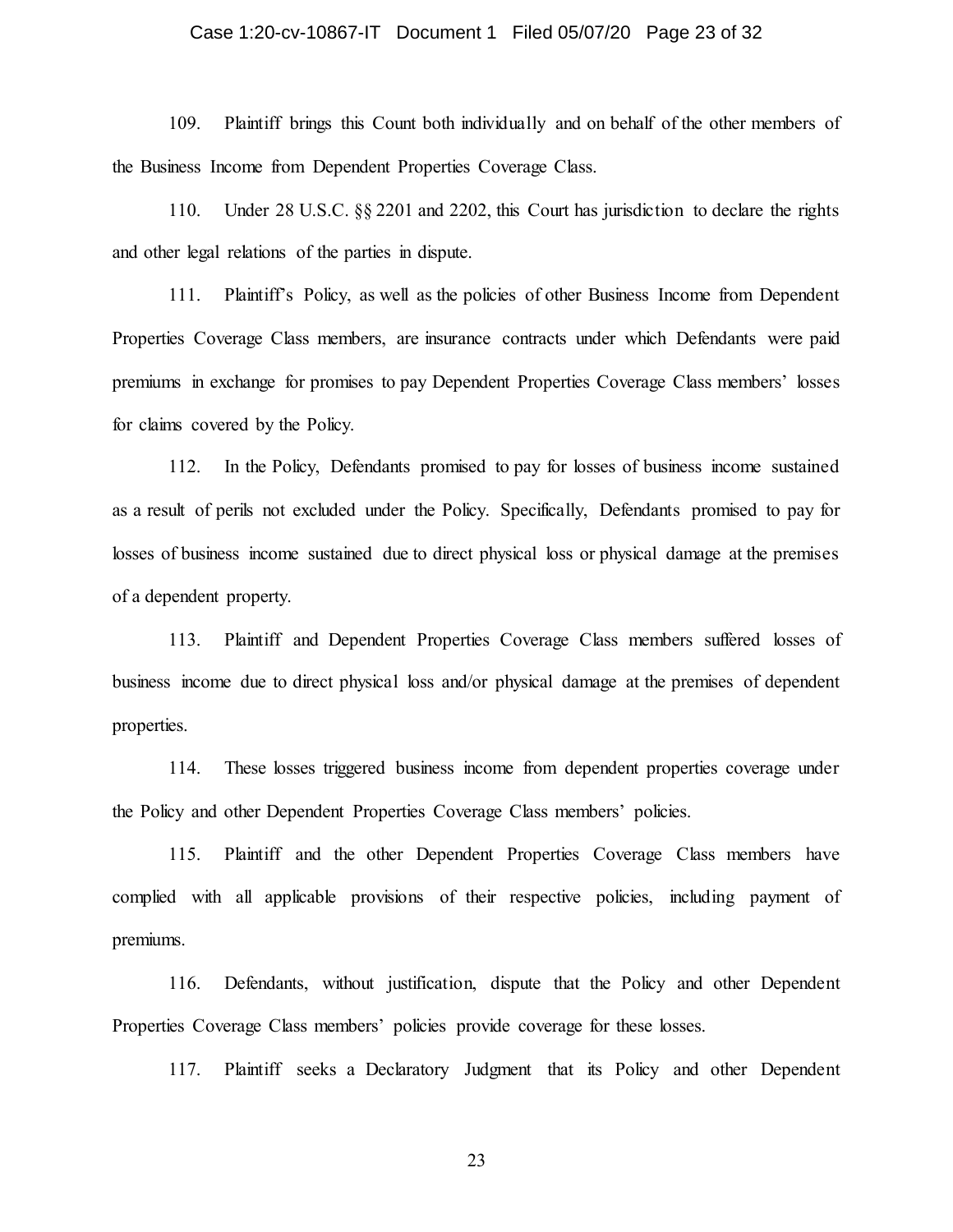#### Case 1:20-cv-10867-IT Document 1 Filed 05/07/20 Page 24 of 32

Properties Coverage Class members' policies provide coverage for the losses of business income attributable to the facts set forth above.

118. An actual case or controversy exists regarding Plaintiff's and other Dependent Properties Coverage Class members' rights and Defendants' obligations to reimburse Plaintiff and other Dependent Properties Coverage Class members for the full amount of these losses. Accordingly, the Declaratory Judgment sought is justiciable.

WHEREFORE, Plaintiff requests that this Court enter a Declaratory Judgment declaring that the Policy and other Dependent Properties Coverage Class members' policies provide coverage for Class members' losses of business income from dependent properties.

#### **COUNT VI: BREACH OF CONTRACT**

#### **(On behalf of the Business Income from Dependent Properties Coverage Class)**

119. Plaintiff incorporates by reference and realleges each and every allegation contained above, as though fully set forth herein.

120. Plaintiff brings this Count both individually and on behalf of the other members of the Business Income from Dependent Properties Coverage Class.

121. Plaintiff's Policy, as well as the policies of other Business Income Coverage Class members, are insurance contracts under which Defendants were paid premiums in exchange for promises to pay Dependent Properties Coverage Class members' losses for claims covered by the Policy.

122. In the Policy, Defendants promised to pay for losses of business income incurred as a result of perils not excluded under the Policy. Specifically, Defendants promised to pay for losses of business income sustained due to direct physical loss or physical damage at the premises of a dependent property.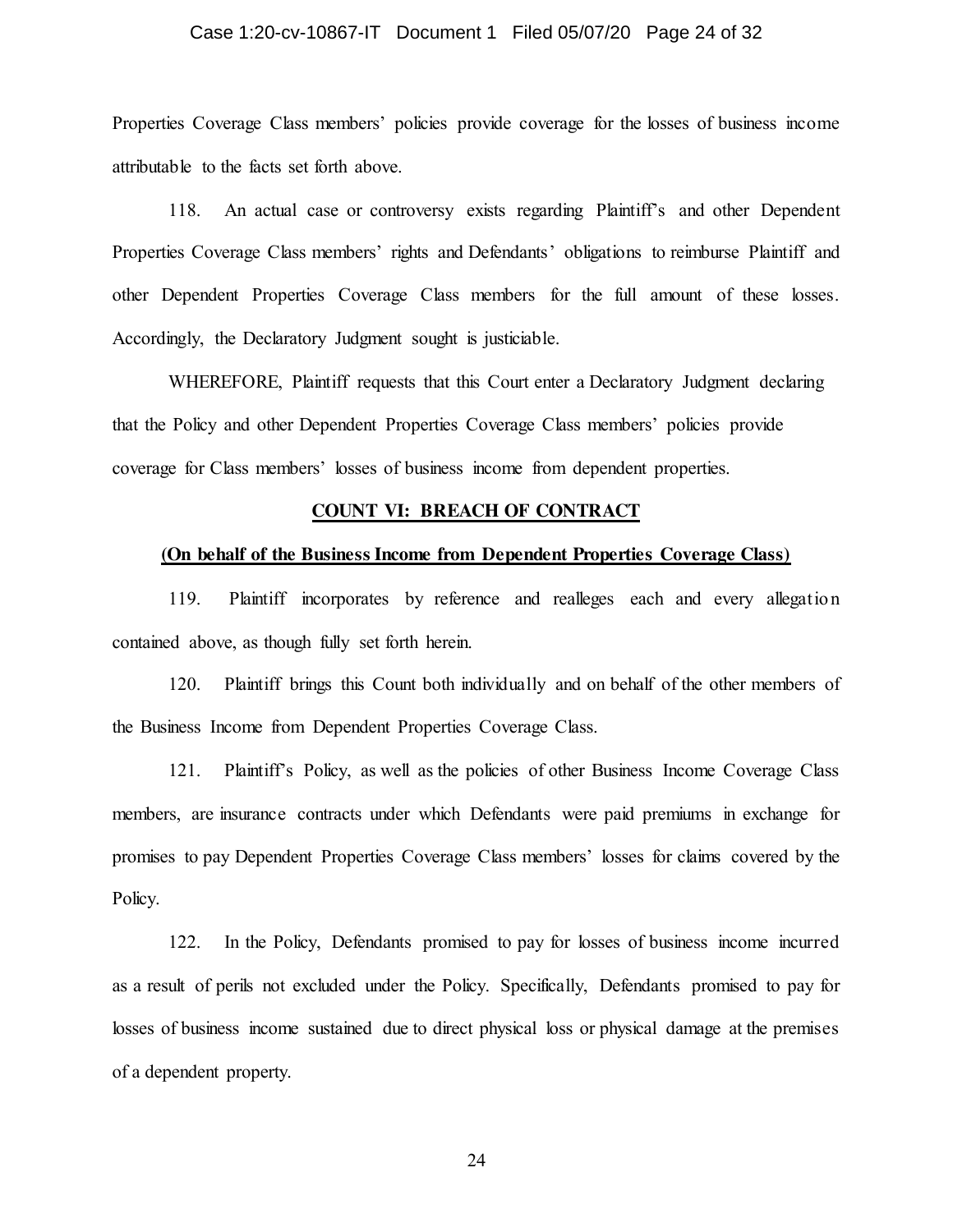#### Case 1:20-cv-10867-IT Document 1 Filed 05/07/20 Page 25 of 32

123. Plaintiff and Dependent Properties Coverage Class members have suffered losses of business income due to direct physical loss and/or physical damage at the premises of dependent properties.

124. These losses triggered business income coverage under both the Policy and other Dependent Properties Coverage Class members' policies.

125. Plaintiff and the other Dependent Properties Coverage Class members have complied with all applicable provisions of their respective policies, including payment of premiums.

126. Defendants, without justification and in bad faith, have denied coverage and refused performance under the Policy and other Dependent Properties Coverage Class members' policies by denying coverage for these losses. Accordingly, Defendants are in breach of the Policy and other Class members' policies.

127. As a result of Defendants' breaches of the Policy and other Dependent Properties Coverage Class members' policies, Plaintiff and other Dependent Properties Coverage Class members have suffered actual and substantial damages for which Defendants are liable.

WHEREFORE, Plaintiff, both individually and on behalf of other Class members, seeks compensatory damages resulting from Defendants' breaches of the Policy and other Class Members' policies and seek all other relief deemed appropriate by this Court.

#### **COUNT VII: DECLARATORY JUDGMENT**

#### **(On behalf of the Civil Authority Coverage Class)**

128. Plaintiff incorporates by reference and realleges each and every allegation contained above, as though fully set forth herein.

129. Plaintiff brings this Count both individually and on behalf of the other members of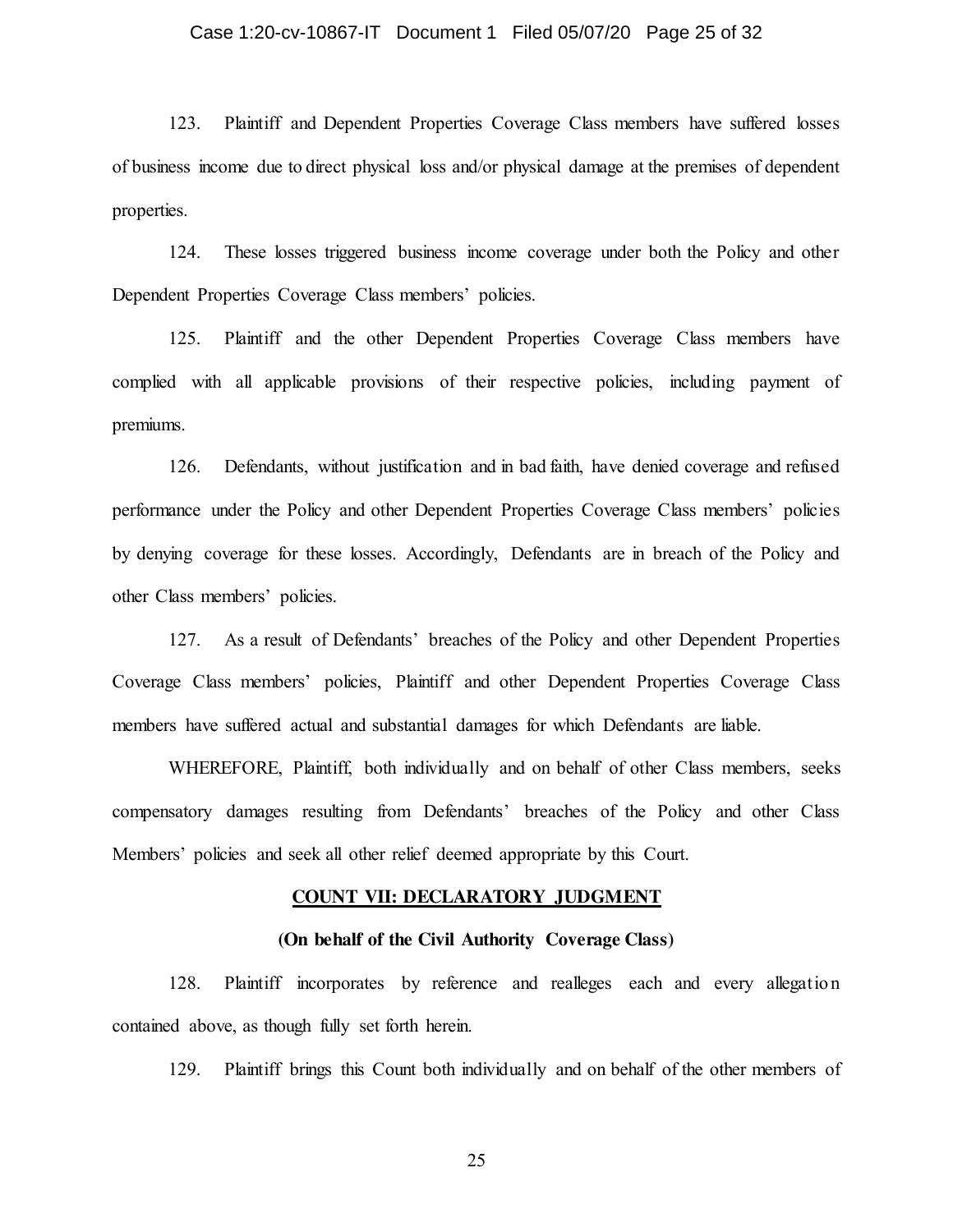the Civil Authority Coverage Class.

130. Under 28 U.S.C. §§ 2201 and 2202, this Court has jurisdiction to declare the rights and other legal relations of the parties in dispute.

131. Plaintiff's Policy, as well as the policies of other Civil Authority Coverage Class members, are insurance contracts under which Defendants were paid premiums in exchange for promises to pay Civil Authority Coverage Class members' losses for claims covered by the policies.

132. In the Policy and other Class members' policies, Defendants promised to pay for losses of business income sustained and extra expenses incurred when, among other things, a Covered Cause of Loss causes damage to property near the insured premises, the civil authority prohibits access to property near the insured premises, and the civil authority action is taken in response to dangerous physical conditions.

133. Plaintiff and other Civil Authority Coverage Class members have suffered losses and incurred expenses as a result of actions of civil authorities that prohibited public access to insured premises under the Policy and Civil Authority Coverage Class members' policies.

134. These losses satisfied all requirements to trigger Civil Authority coverage under the Policy and other Civil Authority Coverage Class members' policies.

135. Plaintiff and the other Class members have complied with all applicable provisions of the Policy, including payment of premiums.

136. Defendants, without justification, dispute that the Policy provides coverage for these losses.

137. Plaintiff seeks a Declaratory Judgment that its Policy and other Class members' policies provide coverage for the losses that Civil Authority Coverage Class members have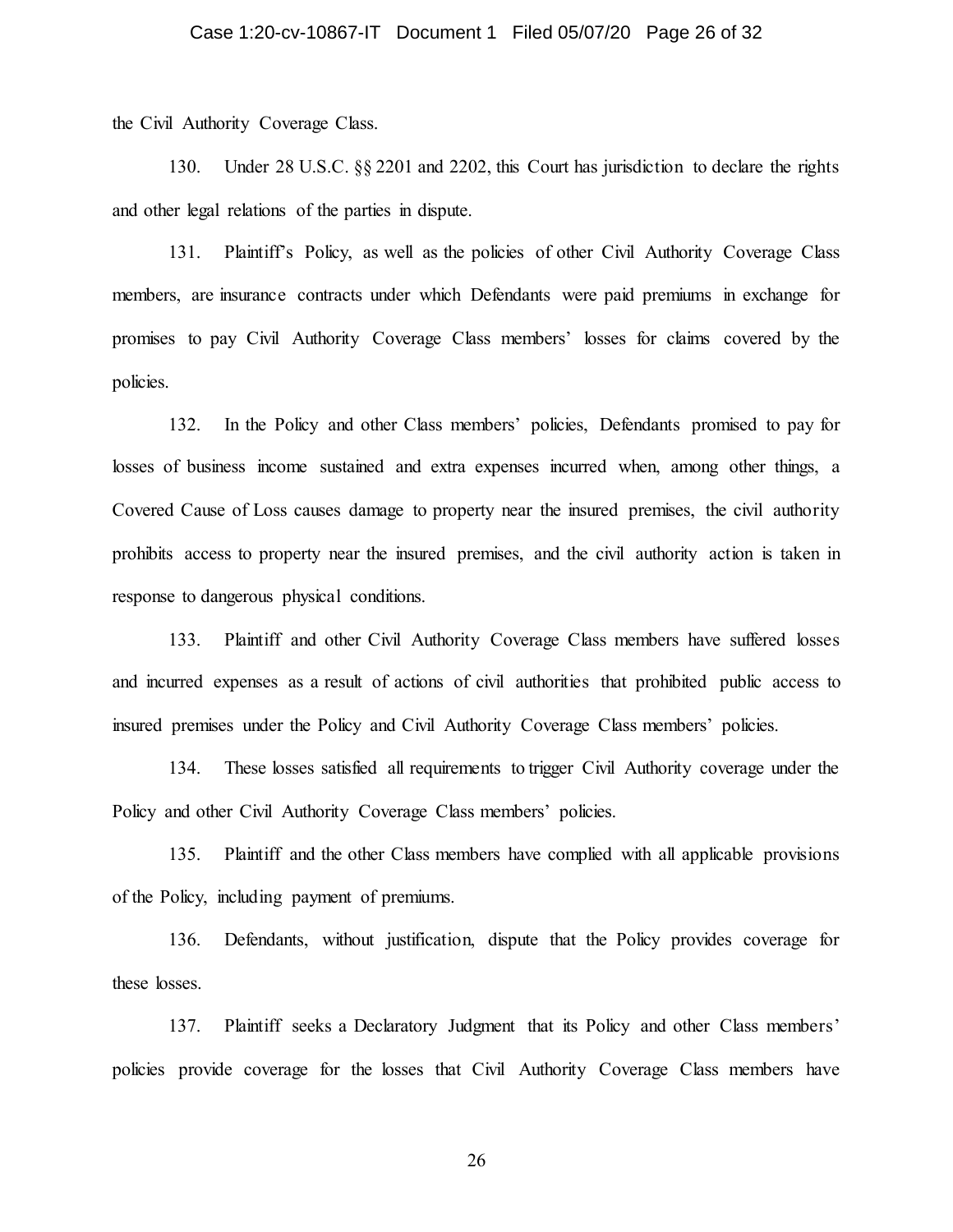sustained and extra expenses they have incurred caused by actions of civil authorities.

138. An actual case or controversy exists regarding Civil Authority Coverage Class members' rights and Defendants' obligations under Civil Authority Coverage Class members' policies to reimburse Civil Authority Coverage Class members for these losses and extra expenses. Accordingly, the Declaratory Judgment sought is justiciable.

WHEREFORE, Plaintiff, both individually and on behalf of other Civil Authority Coverage Class members, requests that this Court enter a Declaratory Judgment declaring that the Policy provides Civil Authority coverage for the losses and extra expenses incurred by Plaintiff and the other Class members.

#### **COUNT VIII: BREACH OF CONTRACT**

#### **(On behalf of the Civil Authority Coverage Class)**

139. Plaintiff incorporates by reference and realleges each and every allegation contained above, as though fully set forth herein.

140. Plaintiff brings this Count individually and on behalf of the other members of the Civil Authority Coverage Class.

141. Plaintiff's Policy, as well as the policies of other Civil Authority Coverage Class members, are insurance contracts under which Defendants were paid premiums in exchange for promises to pay Civil Authority Coverage Class members' losses and expenses covered by the Policy.

142. In the Policy and other Civil Authority Coverage Class members' policies, Defendants promised to pay for losses of business income sustained and extra expenses incurred when a Covered Cause of Loss causes damage to property near the insured premises, the civil authority prohibits access to property near the insured premises, and the civil authority action is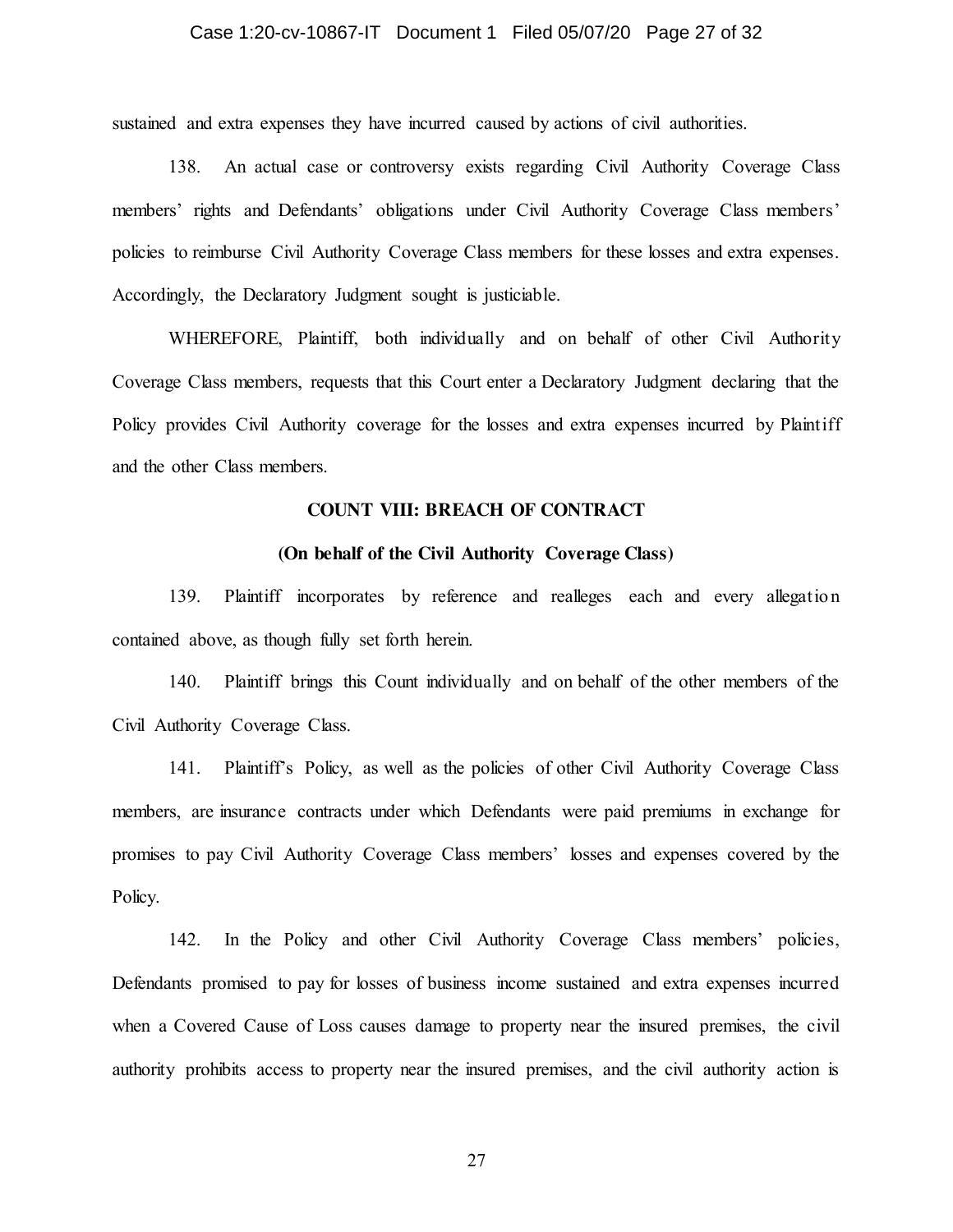taken in response to dangerous physical conditions.

143. Plaintiff and other Class members have suffered losses and incurred expenses as a result of actions of civil authorities that prohibited public access to insured premises under the Policy and Civil Authority Coverage Class members' policies.

144. These losses satisfied all requirements to trigger Civil Authority coverage under the Policy and other Civil Authority Coverage Class members' policies.

145. Plaintiff and the other Civil Authority Coverage Class members have complied with all applicable provisions of the Policy, including payment of premiums.

146. Defendants, without justification and in bad faith, have refused performance under the Policy and other Civil Authority Coverage Class members' policies by denying coverage for these losses and expenses. Accordingly, Defendants are in breach of the Policy and other Civil Authority Coverage Class members' policies.

147. As a result of Defendants' breaches of the Policy and other Civil Authority Coverage Class members' policies, Plaintiff and other Civil Authority Coverage Class members have suffered actual and substantial damages for which Defendants are liable.

WHEREFORE, Plaintiff seeks compensatory damages resulting from Defendants' breaches of the Policy and other Civil Authority Coverage Class members' policies. and seek all other relief deemed appropriate by this Court.

## **COUNT IX: VIOLATION OF MASSACHUSETTS GENERAL LAWS, CHAPTER 93A**

#### **(On Behalf of the Massachusetts Subclass)**

148. Plaintiff incorporates by reference and realleges each and every allegation contained above, as though fully set forth herein.

149. Plaintiff brings this Count individually and on behalf of itself and members of the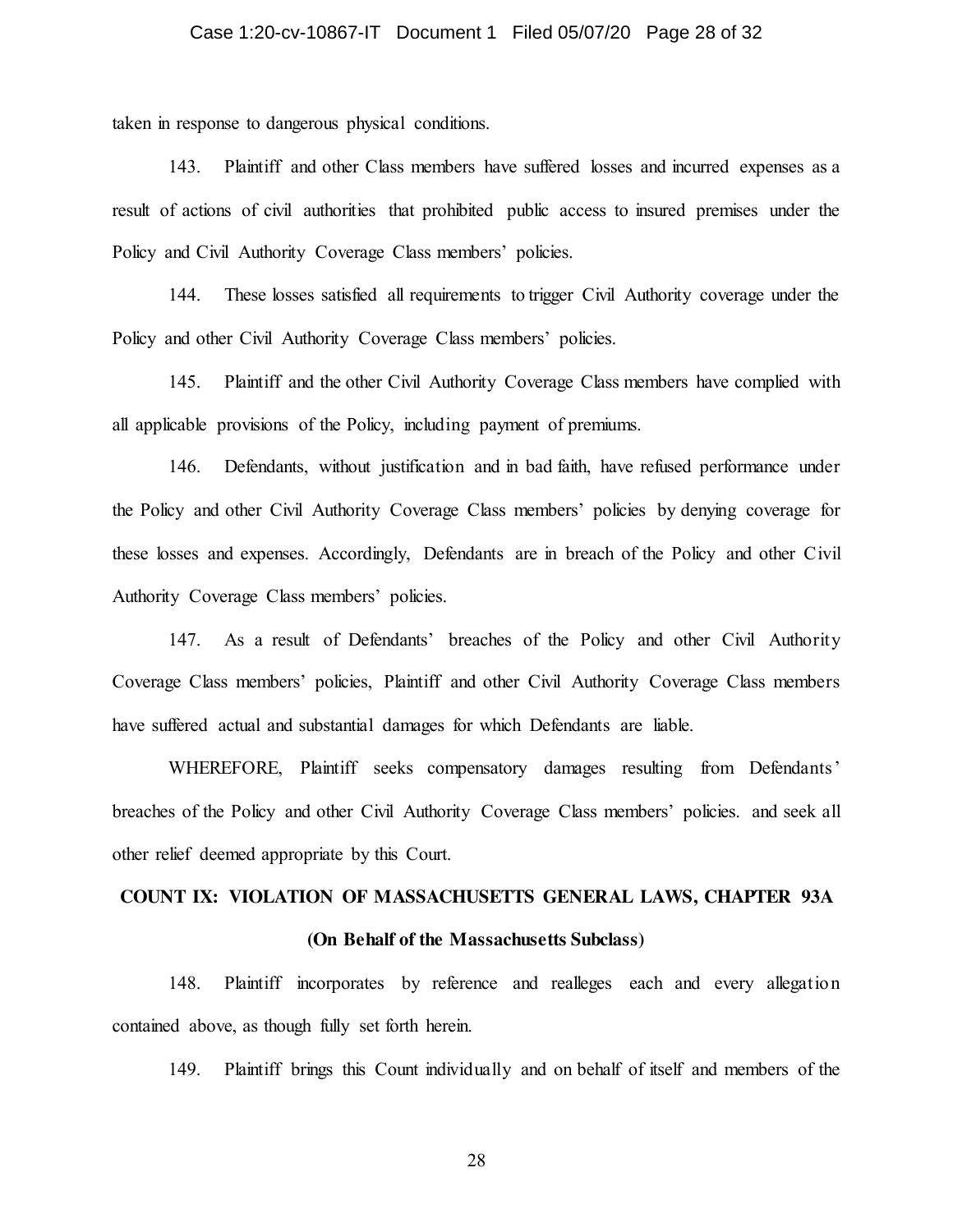# Case 1:20-cv-10867-IT Document 1 Filed 05/07/20 Page 29 of 32

Massachusetts Subclass pursuant to M.G.L. c. 93A §§ 2 and 11. M.G.L. c. 93A §2 provides that "[u]nfair methods of competition and unfair or deceptive acts or practices in the conduct of any trade or commerce are hereby declared unlawful." M.G.L. c. 93A § 11 permits any person engaged in the conduct of trade or commerce and injured by a violation of M.G.L. c. 93A § 2 to bring a civil action, including a class action, for damages and injunctive relief.

150. Plaintiff alleges that The Hartford willfully and knowingly committed unfair and deceptive business acts and/or practices in violation of M.G.L. c. 93A §§ 2 and 11.

151. The Hartford has engaged in unfair claims settlement practices in violation of, inter alia, M.G.L. c. 176D § 9(a), (d) and (f) by, among other things, misrepresenting pertinent facts or insurance policy provisions relating to coverages at issue, refusing to pay claims without conducting a reasonable investigation based upon all available information, and failing to effectuate prompt, fair and equitable settlements of claims in which liability has become reasonably clear. As a result of these violations, which occurred primarily and substantially within the Commonwealth of Massachusetts, Plaintiff and other members of the Massachusetts Subclass were injured by suffering insured losses for which The Hartford has refused to provide coverage.

152. These acts and practices are unfair and deceptive in material respects, offend public policy, are immoral, unethical, oppressive and unscrupulous and violate M.G.L. 176D § 9 and M.G.L. c. 93A § 2.

153. As a direct and proximate result of The Hartford's unfair and deceptive acts and practices, Plaintiff and the Massachusetts Subclass have suffered injury.

154. Plaintiff and other members of the Massachusetts subclass would not have incurred these losses if The Hartford had not engaged in acts and practices that were unfair and deceptive.

155. Based on the foregoing, Plaintiff and the other members of the Massachusetts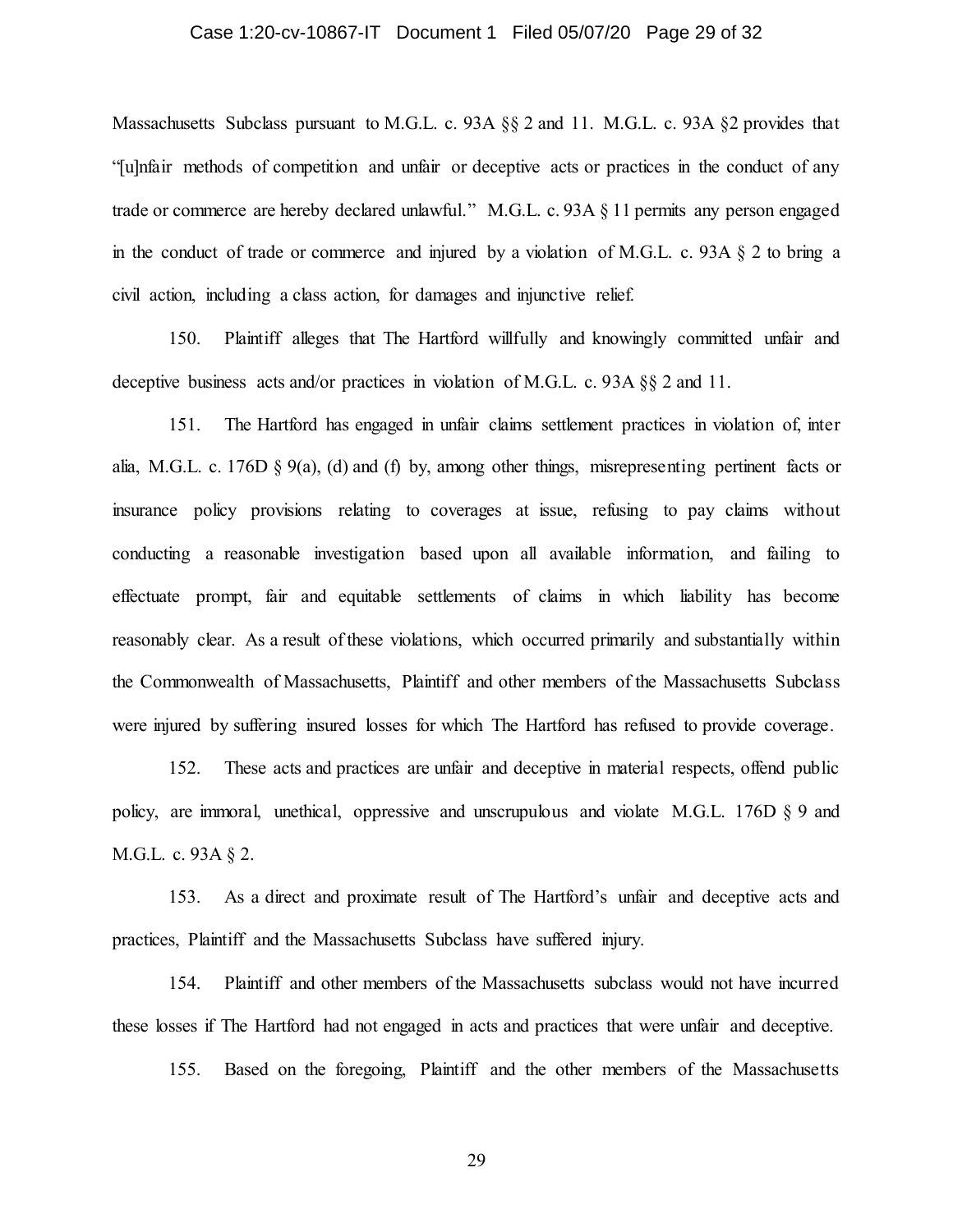#### Case 1:20-cv-10867-IT Document 1 Filed 05/07/20 Page 30 of 32

subclass are entitled to all remedies available pursuant to M.G.L c. 93A, including, but not limited to, refunds, actual damages, double or treble damages, attorneys' fees and other reasonable costs.

156. Pursuant to M.G.L. c. 231, § 6B, Plaintiff and other members of the Massachusetts Subclass are further entitled to pre-judgment interest as a direct and proximate result of The Hartford's wrongful conduct. The amount of damages suffered as a result is a sum certain and capable of calculation and Plaintiff and other members of the Massachusetts Subclass are entitled to interest in an amount according to proof.

#### **PRAYER FOR RELIEF**

WHEREFORE, Plaintiff respectfully requests that the Court enter judgment in its favor and against Defendants, as follows:

- A. Entering an order certifying the proposed Classes, designating Plaintiff as Class representative, and appointing Plaintiff's undersigned attorneys as Counsel for the Classes;
- B. Entering declaratory judgments on Counts I, III, V and VII in favor of Plaintiff and the members of the Business Income Coverage Class, Extra Expense Coverage Class, Business Income from Dependent Properties Coverage Class and Civil Authority Coverage Class as follows:
	- i. That all Business Income, Extra Expense, Business Income from Dependent Properties and Civil Authority losses and expenses incurred and sustained based on the facts and circumstances set forth above are insured and covered losses and expenses under Plaintiff's and Class members' policies; and
	- ii. Defendants are obligated to pay for the full amount of the Business Income, Extra Expense, Business Income from Dependent Properties and Civil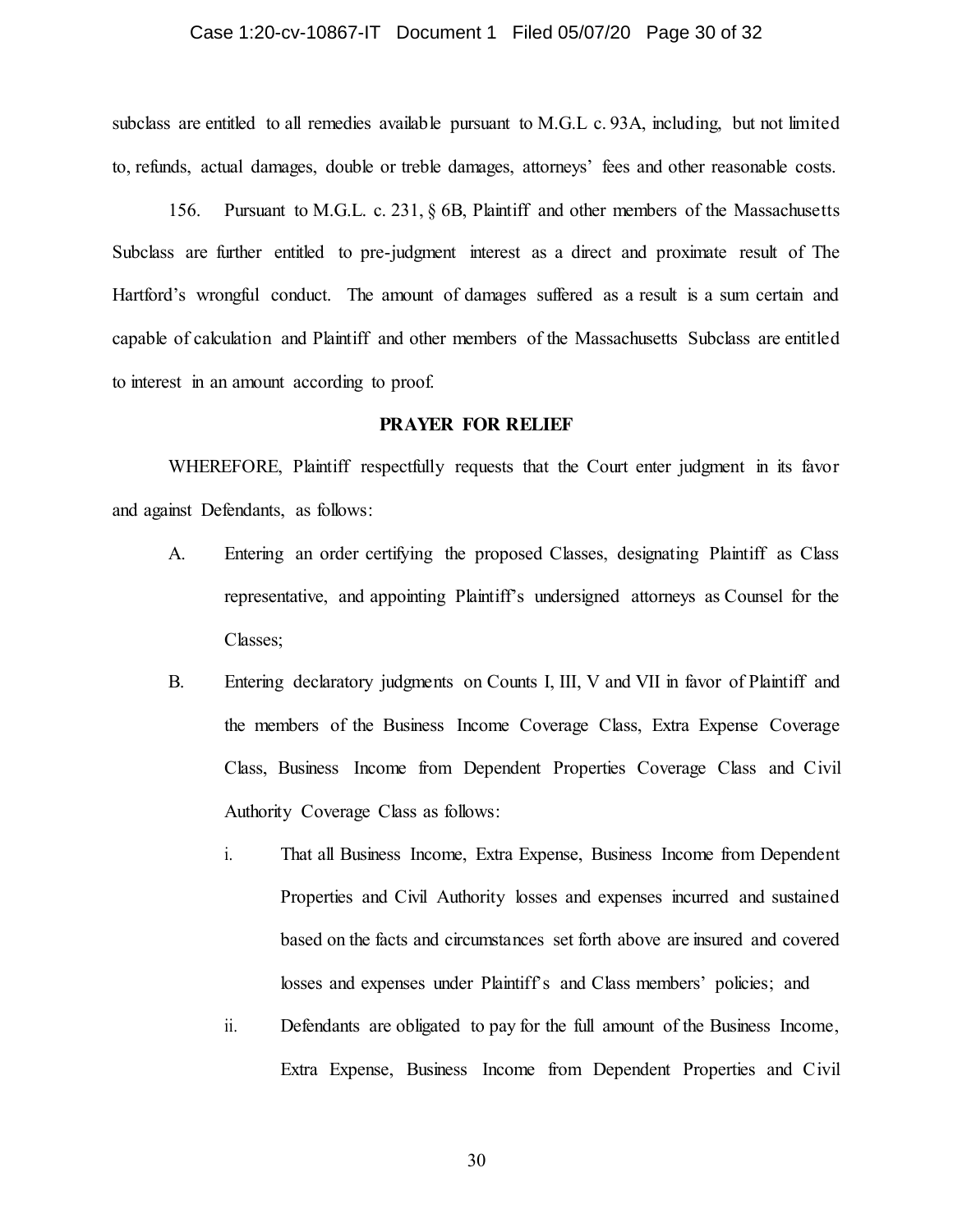Authority losses and expenses sustained and incurred, and to be sustained and incurred, based on the facts and circumstances set forth above are insured and covered losses and expenses under Plaintiff and Class members' policies;

- C. Entering judgments on counts II, IV, VI, VIII and IX in favor of Plaintiff and the members of the Business Income Coverage Class, Extra Expense Coverage Class, Business Income from Dependent Properties Class, Civil Authority Coverage Class and Massachusetts Subclass, and awarding actual, double, treble and/or other statutory damages in amounts to be determined at trial, as applicable;
- D. An order requiring Defendants to pay both pre- and post-judgment interest on any amounts awarded;
- E. An award of costs and attorneys' fees; and
- F. Such other or further relief as may be appropriate.

# **DEMAND FOR JURY TRIAL**

The undersigned hereby demands a trial by jury as to all issues so triable.

# Dated: May 7, 2020 **WHATLEY KALLAS, LLP**

/s/ *Patrick J. Sheehan* Patrick J. Sheehan (BBO# 639320) 101 Federal Street, 19th Floor Boston, MA 02110 Tel: (617) 573-5118 Fax: (800) 922-4851 [psheehan@whatleykallas.com](mailto:psheehan@whatleykallas.com)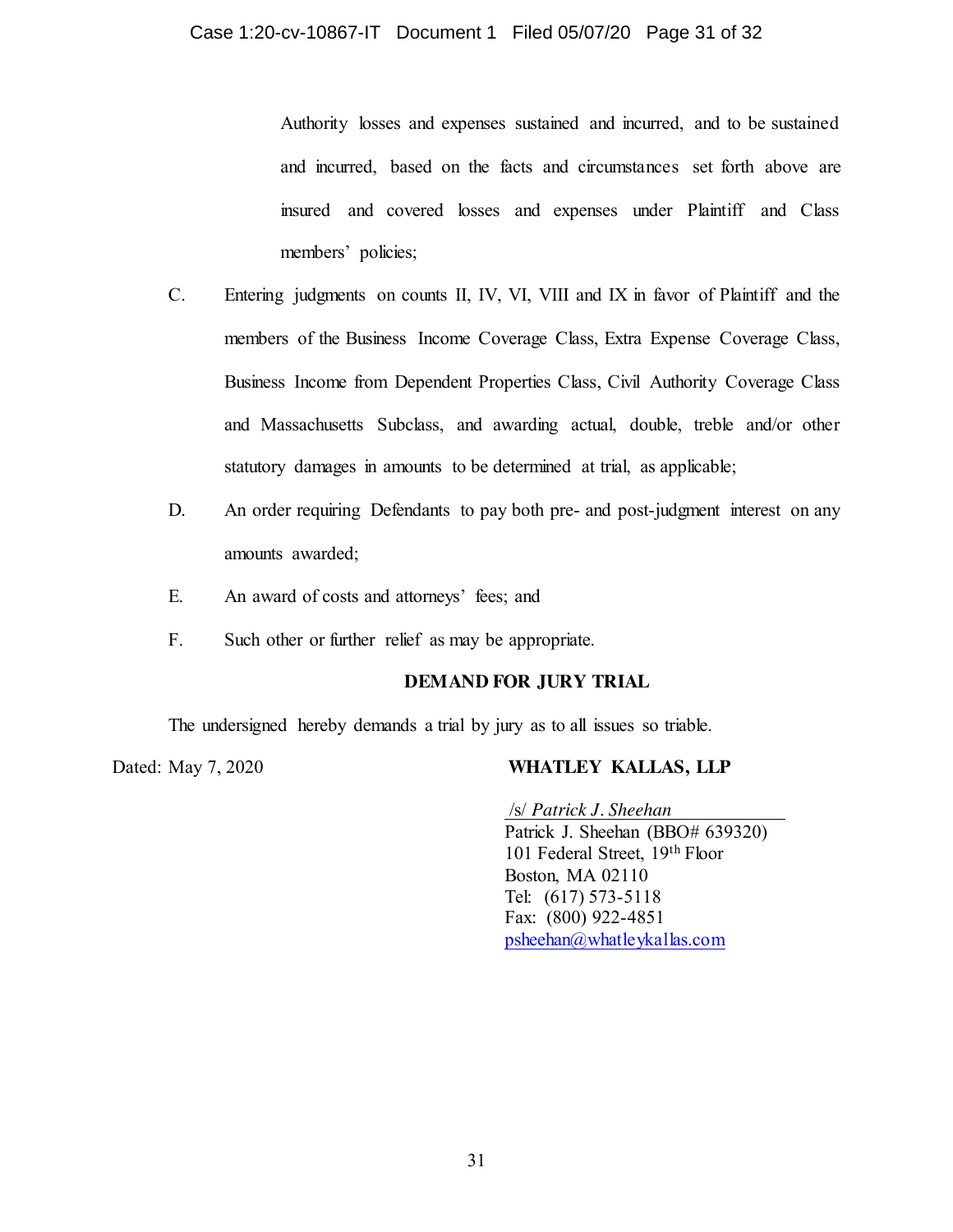Leonard A. Frisoli (BBO# 638201) Zaheer A. Samee (BBO# 667751) Frisoli Associates, P.C. Bulfinch Square 43 Thorndike Street Cambridge, MA 02141 Tel: (617) 494-0200 Fax: (617) 494-9068 [laf@frisolilaw.com](mailto:laf@frisolilaw.com) [zas@frisolilaw.com](mailto:zas@frisolilaw.com)

*Attorneys for Plaintiff*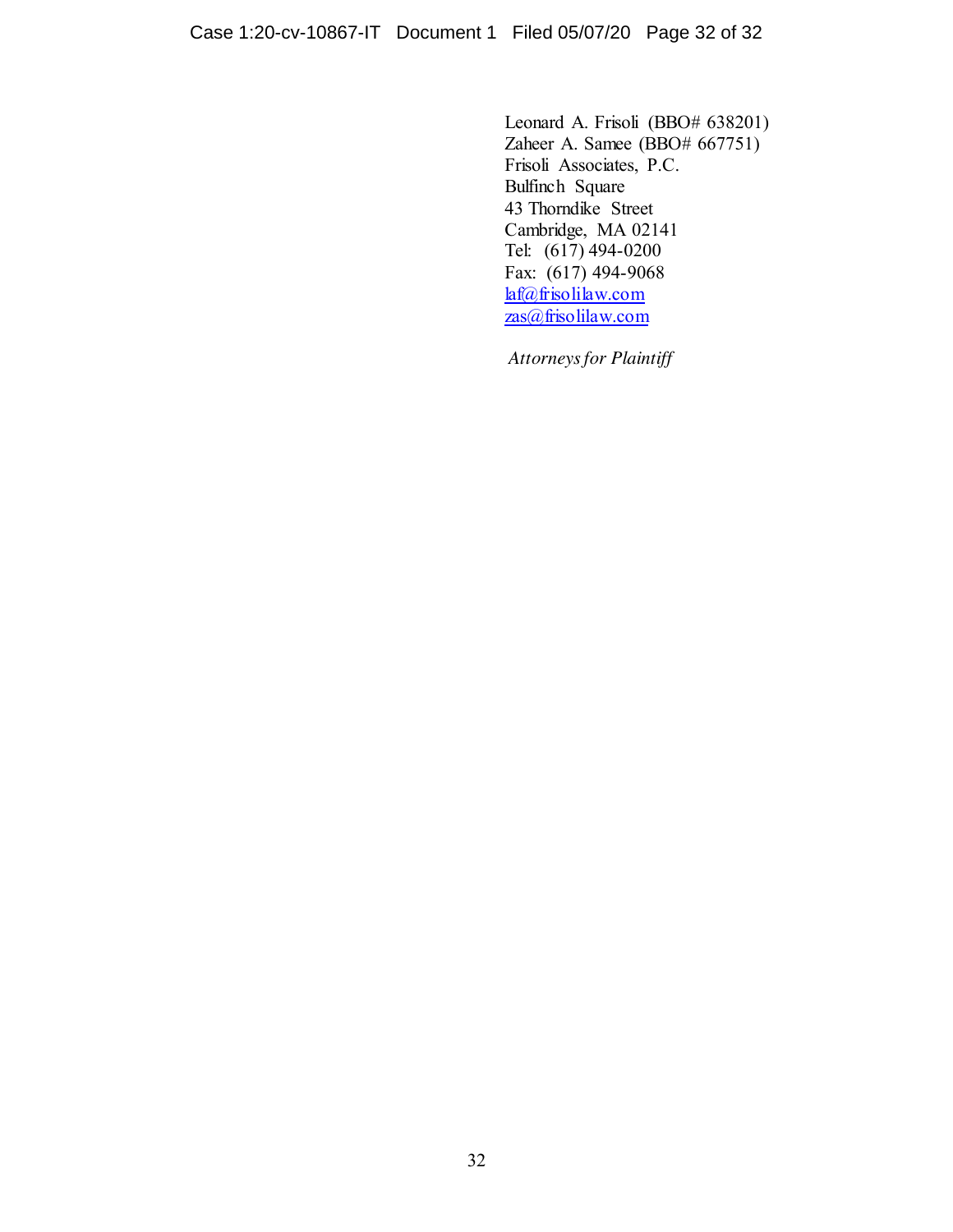# IS 44 (Rev. 09/19) Case 1:20-cv-1086<sup>7</sup> T<sub>VI</sub>POEUT PHR SHEIEG 05/07/20 Page 1 of 3

The JS 44 civil cover sheet and the information contained herein neither replace nor supplement the filing and service of pleadings or other papers as required by law, except as provided by local rules of court. This form,

| I. (a) PLAINTIFFS<br>all others similarly situated,                                                                                                                                                                                                                                                                                                                                                                                                                                                                                                                                                                                                | RINNIGADE ART WORKS, individually and behalf of                                                                                                                                                                                                                                                                                                                                                                                                                                                                                                                                                              |                                                                                                                                                                                                                                                                                                                                                                                                                                                                                                                                                                                                                                                                                                                         | <b>DEFENDANTS</b><br>THE HARTFORD FINANCIAL SERVICES GROUP, INC.;<br>HARTFORD FIRE INSURANCE COMPANY; AND<br>TWIN CITY FIRE INSURANCE COMPANY                                                                                                                                                                                                                                                                                                           |                                                                                                                                                                                                                                                                                                                                                                                                                                                                                                                                 |                                                                                                                                                                                                                                                                                                                                                                                                                                                                                                                                                                                                                                                                                                                                                                   |
|----------------------------------------------------------------------------------------------------------------------------------------------------------------------------------------------------------------------------------------------------------------------------------------------------------------------------------------------------------------------------------------------------------------------------------------------------------------------------------------------------------------------------------------------------------------------------------------------------------------------------------------------------|--------------------------------------------------------------------------------------------------------------------------------------------------------------------------------------------------------------------------------------------------------------------------------------------------------------------------------------------------------------------------------------------------------------------------------------------------------------------------------------------------------------------------------------------------------------------------------------------------------------|-------------------------------------------------------------------------------------------------------------------------------------------------------------------------------------------------------------------------------------------------------------------------------------------------------------------------------------------------------------------------------------------------------------------------------------------------------------------------------------------------------------------------------------------------------------------------------------------------------------------------------------------------------------------------------------------------------------------------|---------------------------------------------------------------------------------------------------------------------------------------------------------------------------------------------------------------------------------------------------------------------------------------------------------------------------------------------------------------------------------------------------------------------------------------------------------|---------------------------------------------------------------------------------------------------------------------------------------------------------------------------------------------------------------------------------------------------------------------------------------------------------------------------------------------------------------------------------------------------------------------------------------------------------------------------------------------------------------------------------|-------------------------------------------------------------------------------------------------------------------------------------------------------------------------------------------------------------------------------------------------------------------------------------------------------------------------------------------------------------------------------------------------------------------------------------------------------------------------------------------------------------------------------------------------------------------------------------------------------------------------------------------------------------------------------------------------------------------------------------------------------------------|
| Middlesex<br>(b) County of Residence of First Listed Plaintiff<br>(EXCEPT IN U.S. PLAINTIFF CASES)                                                                                                                                                                                                                                                                                                                                                                                                                                                                                                                                                 |                                                                                                                                                                                                                                                                                                                                                                                                                                                                                                                                                                                                              |                                                                                                                                                                                                                                                                                                                                                                                                                                                                                                                                                                                                                                                                                                                         | County of Residence of First Listed Defendant<br>(IN U.S. PLAINTIFF CASES ONLY)<br>IN LAND CONDEMNATION CASES, USE THE LOCATION OF THE TRACT OF LAND INVOLVED.<br>NOTE:                                                                                                                                                                                                                                                                                 |                                                                                                                                                                                                                                                                                                                                                                                                                                                                                                                                 |                                                                                                                                                                                                                                                                                                                                                                                                                                                                                                                                                                                                                                                                                                                                                                   |
| (c) Attorneys (Firm Name, Address, and Telephone Number)<br>Patrick J. Sheehan, Whatley Kallas, LLP, 101 Federal Street, 19th Floor<br>Boston, MA 02110 (617) 573-5118/psheehan@whatleykallas.com                                                                                                                                                                                                                                                                                                                                                                                                                                                  |                                                                                                                                                                                                                                                                                                                                                                                                                                                                                                                                                                                                              |                                                                                                                                                                                                                                                                                                                                                                                                                                                                                                                                                                                                                                                                                                                         | Attorneys (If Known)                                                                                                                                                                                                                                                                                                                                                                                                                                    |                                                                                                                                                                                                                                                                                                                                                                                                                                                                                                                                 |                                                                                                                                                                                                                                                                                                                                                                                                                                                                                                                                                                                                                                                                                                                                                                   |
| II. BASIS OF JURISDICTION (Place an "X" in One Box Only)                                                                                                                                                                                                                                                                                                                                                                                                                                                                                                                                                                                           |                                                                                                                                                                                                                                                                                                                                                                                                                                                                                                                                                                                                              |                                                                                                                                                                                                                                                                                                                                                                                                                                                                                                                                                                                                                                                                                                                         | <b>III. CITIZENSHIP OF PRINCIPAL PARTIES</b> (Place an "X" in One Box for Plaintiff                                                                                                                                                                                                                                                                                                                                                                     |                                                                                                                                                                                                                                                                                                                                                                                                                                                                                                                                 |                                                                                                                                                                                                                                                                                                                                                                                                                                                                                                                                                                                                                                                                                                                                                                   |
| $\Box$ 1 U.S. Government<br>Plaintiff                                                                                                                                                                                                                                                                                                                                                                                                                                                                                                                                                                                                              | <b>3</b> Federal Question<br>(U.S. Government Not a Party)                                                                                                                                                                                                                                                                                                                                                                                                                                                                                                                                                   |                                                                                                                                                                                                                                                                                                                                                                                                                                                                                                                                                                                                                                                                                                                         | (For Diversity Cases Only)<br>Citizen of This State                                                                                                                                                                                                                                                                                                                                                                                                     | <b>DEF</b><br>PTF<br>$\mathbf{X}$ 1<br>$\Box$ 1<br>Incorporated or Principal Place<br>of Business In This State                                                                                                                                                                                                                                                                                                                                                                                                                 | and One Box for Defendant)<br><b>PTF</b><br>DEF<br>$\Box$ 4<br>$\Box$ 4                                                                                                                                                                                                                                                                                                                                                                                                                                                                                                                                                                                                                                                                                           |
| 1 2 U.S. Government<br>Defendant                                                                                                                                                                                                                                                                                                                                                                                                                                                                                                                                                                                                                   | $\mathbb{A}$ 4<br>Diversity                                                                                                                                                                                                                                                                                                                                                                                                                                                                                                                                                                                  | (Indicate Citizenship of Parties in Item III)                                                                                                                                                                                                                                                                                                                                                                                                                                                                                                                                                                                                                                                                           | Citizen of Another State                                                                                                                                                                                                                                                                                                                                                                                                                                | $\Box$ 2 Incorporated <i>and</i> Principal Place<br>$\Box$ 2<br>of Business In Another State                                                                                                                                                                                                                                                                                                                                                                                                                                    | $\mathbf{X}$ 5<br>$\Box$ 5                                                                                                                                                                                                                                                                                                                                                                                                                                                                                                                                                                                                                                                                                                                                        |
|                                                                                                                                                                                                                                                                                                                                                                                                                                                                                                                                                                                                                                                    |                                                                                                                                                                                                                                                                                                                                                                                                                                                                                                                                                                                                              |                                                                                                                                                                                                                                                                                                                                                                                                                                                                                                                                                                                                                                                                                                                         | Citizen or Subject of a<br>Foreign Country                                                                                                                                                                                                                                                                                                                                                                                                              | $\Box$ 3 Foreign Nation<br>$\Box$ 3                                                                                                                                                                                                                                                                                                                                                                                                                                                                                             | $\Box$ 6<br>$\Box$ 6                                                                                                                                                                                                                                                                                                                                                                                                                                                                                                                                                                                                                                                                                                                                              |
| IV. NATURE OF SUIT (Place an "X" in One Box Only)                                                                                                                                                                                                                                                                                                                                                                                                                                                                                                                                                                                                  |                                                                                                                                                                                                                                                                                                                                                                                                                                                                                                                                                                                                              |                                                                                                                                                                                                                                                                                                                                                                                                                                                                                                                                                                                                                                                                                                                         |                                                                                                                                                                                                                                                                                                                                                                                                                                                         |                                                                                                                                                                                                                                                                                                                                                                                                                                                                                                                                 | Click here for: Nature of Suit Code Descriptions.                                                                                                                                                                                                                                                                                                                                                                                                                                                                                                                                                                                                                                                                                                                 |
| <b>CONTRACT</b><br>$\mathbf{X}$ 110 Insurance<br>120 Marine<br>130 Miller Act<br>$\Box$ 140 Negotiable Instrument<br>$\Box$ 150 Recovery of Overpayment<br>& Enforcement of Judgment<br>151 Medicare Act<br>152 Recovery of Defaulted<br>Student Loans<br>(Excludes Veterans)<br>153 Recovery of Overpayment<br>of Veteran's Benefits<br>$\Box$ 160 Stockholders' Suits<br>190 Other Contract<br>195 Contract Product Liability<br>$\Box$ 196 Franchise<br><b>REAL PROPERTY</b><br>$\Box$ 210 Land Condemnation<br>220 Foreclosure<br>230 Rent Lease & Ejectment<br>240 Torts to Land<br>245 Tort Product Liability<br>290 All Other Real Property | PERSONAL INJURY<br>$\Box$ 310 Airplane<br>315 Airplane Product<br>Liability<br>□ 320 Assault, Libel &<br>Slander<br>□ 330 Federal Employers'<br>Liability<br>340 Marine<br>345 Marine Product<br>Liability<br>□ 350 Motor Vehicle<br>□ 355 Motor Vehicle<br>Product Liability<br>360 Other Personal<br>Injury<br>362 Personal Injury -<br>Medical Malpractice<br><b>CIVIL RIGHTS</b><br>440 Other Civil Rights<br>$\Box$ 441 Voting<br>442 Employment<br>$\Box$ 443 Housing/<br>Accommodations<br>$\Box$ 445 Amer. w/Disabilities<br>Employment<br>$\Box$ 446 Amer. w/Disabilities<br>Other<br>448 Education | <b>TORTS</b><br>PERSONAL INJURY<br>$\Box$ 365 Personal Injury -<br>Product Liability<br>367 Health Care/<br>Pharmaceutical<br>Personal Injury<br>Product Liability<br>□ 368 Asbestos Personal<br><b>Injury Product</b><br>Liability<br>PERSONAL PROPERTY<br>□ 370 Other Fraud<br>$\Box$ 371 Truth in Lending<br>380 Other Personal<br>Property Damage<br>385 Property Damage<br>Product Liability<br><b>PRISONER PETITIONS</b><br><b>Habeas Corpus:</b><br>□ 463 Alien Detainee<br><b>J</b> 510 Motions to Vacate<br>Sentence<br>□ 530 General<br>535 Death Penalty<br>Other:<br>$\Box$ 540 Mandamus & Other<br>$\Box$ 550 Civil Rights<br>555 Prison Condition<br>560 Civil Detainee -<br>Conditions of<br>Confinement | <b>FORFEITURE/PENALTY</b><br>5 625 Drug Related Seizure<br>of Property 21 USC 881<br>$\Box$ 690 Other<br><b>LABOR</b><br>710 Fair Labor Standards<br>Act<br>720 Labor/Management<br>Relations<br>740 Railway Labor Act<br>751 Family and Medical<br>Leave Act<br>790 Other Labor Litigation<br>791 Employee Retirement<br>Income Security Act<br><b>IMMIGRATION</b><br>$\Box$ 462 Naturalization Application<br>$\Box$ 465 Other Immigration<br>Actions | <b>BANKRUPTCY</b><br>158 122 Appeal 28 USC 158<br>$\Box$ 423 Withdrawal<br>28 USC 157<br><b>PROPERTY RIGHTS</b><br>$\Box$ 820 Copyrights<br>□ 830 Patent<br>□ 835 Patent - Abbreviated<br>New Drug Application<br>□ 840 Trademark<br><b>SOCIAL SECURITY</b><br>$\Box$ 861 HIA (1395ff)<br><b>1</b> 862 Black Lung (923)<br>$\Box$ 863 DIWC/DIWW (405(g))<br>□ 864 SSID Title XVI<br>$\Box$ 865 RSI (405(g))<br><b>FEDERAL TAX SUITS</b><br>□ 870 Taxes (U.S. Plaintiff<br>or Defendant)<br>□ 871 IRS-Third Party<br>26 USC 7609 | <b>OTHER STATUTES</b><br>375 False Claims Act<br>$\Box$ 376 Qui Tam (31 USC<br>3729(a)<br>1 400 State Reapportionment<br>$\Box$ 410 Antitrust<br>$\Box$ 430 Banks and Banking<br>$\Box$ 450 Commerce<br>$\Box$ 460 Deportation<br>□ 470 Racketeer Influenced and<br>Corrupt Organizations<br>480 Consumer Credit<br>(15 USC 1681 or 1692)<br>□ 485 Telephone Consumer<br>Protection Act<br>□ 490 Cable/Sat TV<br>□ 850 Securities/Commodities/<br>Exchange<br>90 Other Statutory Actions<br>□ 891 Agricultural Acts<br>□ 893 Environmental Matters<br>□ 895 Freedom of Information<br>Act<br>□ 896 Arbitration<br>7 899 Administrative Procedure<br>Act/Review or Appeal of<br><b>Agency Decision</b><br>$\Box$ 950 Constitutionality of<br><b>State Statutes</b> |
| V. ORIGIN (Place an "X" in One Box Only)<br>$\Delta$ 1 Original<br>Proceeding                                                                                                                                                                                                                                                                                                                                                                                                                                                                                                                                                                      | $\square$ 2 Removed from<br>$\Box$ 3<br>State Court                                                                                                                                                                                                                                                                                                                                                                                                                                                                                                                                                          | Remanded from<br>Appellate Court                                                                                                                                                                                                                                                                                                                                                                                                                                                                                                                                                                                                                                                                                        | $\Box$ 4 Reinstated or $\Box$ 5 Transferred from<br>Reopened<br>(specify)                                                                                                                                                                                                                                                                                                                                                                               | Multidistrict<br>$\Box$ 6<br>Litigation -<br>Another District<br>Transfer                                                                                                                                                                                                                                                                                                                                                                                                                                                       | $\Box$ 8 Multidistrict<br>Litigation -<br>Direct File                                                                                                                                                                                                                                                                                                                                                                                                                                                                                                                                                                                                                                                                                                             |
| VI. CAUSE OF ACTION                                                                                                                                                                                                                                                                                                                                                                                                                                                                                                                                                                                                                                | 28 USC Section 1332<br>Brief description of cause:                                                                                                                                                                                                                                                                                                                                                                                                                                                                                                                                                           |                                                                                                                                                                                                                                                                                                                                                                                                                                                                                                                                                                                                                                                                                                                         | Cite the U.S. Civil Statute under which you are filing (Do not cite jurisdictional statutes unless diversity):                                                                                                                                                                                                                                                                                                                                          |                                                                                                                                                                                                                                                                                                                                                                                                                                                                                                                                 |                                                                                                                                                                                                                                                                                                                                                                                                                                                                                                                                                                                                                                                                                                                                                                   |
| <b>VII. REQUESTED IN</b><br><b>COMPLAINT:</b>                                                                                                                                                                                                                                                                                                                                                                                                                                                                                                                                                                                                      | ⊠<br>UNDER RULE 23, F.R.Cv.P.                                                                                                                                                                                                                                                                                                                                                                                                                                                                                                                                                                                | CHECK IF THIS IS A CLASS ACTION                                                                                                                                                                                                                                                                                                                                                                                                                                                                                                                                                                                                                                                                                         | Breach of insurance contract, declaratory judgment and violation of M.G.L. c. 93A and 176D.<br><b>DEMANDS</b><br>\$5,000,000.01                                                                                                                                                                                                                                                                                                                         | <b>JURY DEMAND:</b>                                                                                                                                                                                                                                                                                                                                                                                                                                                                                                             | CHECK YES only if demanded in complaint:<br><b>X</b> Yes<br>$\Box$ No                                                                                                                                                                                                                                                                                                                                                                                                                                                                                                                                                                                                                                                                                             |
| VIII. RELATED CASE(S)<br><b>IF ANY</b>                                                                                                                                                                                                                                                                                                                                                                                                                                                                                                                                                                                                             | (See instructions):                                                                                                                                                                                                                                                                                                                                                                                                                                                                                                                                                                                          | <b>JUDGE</b>                                                                                                                                                                                                                                                                                                                                                                                                                                                                                                                                                                                                                                                                                                            |                                                                                                                                                                                                                                                                                                                                                                                                                                                         | DOCKET NUMBER                                                                                                                                                                                                                                                                                                                                                                                                                                                                                                                   |                                                                                                                                                                                                                                                                                                                                                                                                                                                                                                                                                                                                                                                                                                                                                                   |
| <b>DATE</b><br>May 7, 2020                                                                                                                                                                                                                                                                                                                                                                                                                                                                                                                                                                                                                         | SIGNATURE OF ATTORNEY OF RECORD<br>/s/ Patrick J. Sheehan                                                                                                                                                                                                                                                                                                                                                                                                                                                                                                                                                    |                                                                                                                                                                                                                                                                                                                                                                                                                                                                                                                                                                                                                                                                                                                         |                                                                                                                                                                                                                                                                                                                                                                                                                                                         |                                                                                                                                                                                                                                                                                                                                                                                                                                                                                                                                 |                                                                                                                                                                                                                                                                                                                                                                                                                                                                                                                                                                                                                                                                                                                                                                   |
| <b>FOR OFFICE USE ONLY</b><br><b>RECEIPT#</b>                                                                                                                                                                                                                                                                                                                                                                                                                                                                                                                                                                                                      | <b>AMOUNT</b>                                                                                                                                                                                                                                                                                                                                                                                                                                                                                                                                                                                                | <b>APPLYING IFP</b>                                                                                                                                                                                                                                                                                                                                                                                                                                                                                                                                                                                                                                                                                                     | <b>JUDGE</b>                                                                                                                                                                                                                                                                                                                                                                                                                                            | MAG. JUDGE                                                                                                                                                                                                                                                                                                                                                                                                                                                                                                                      |                                                                                                                                                                                                                                                                                                                                                                                                                                                                                                                                                                                                                                                                                                                                                                   |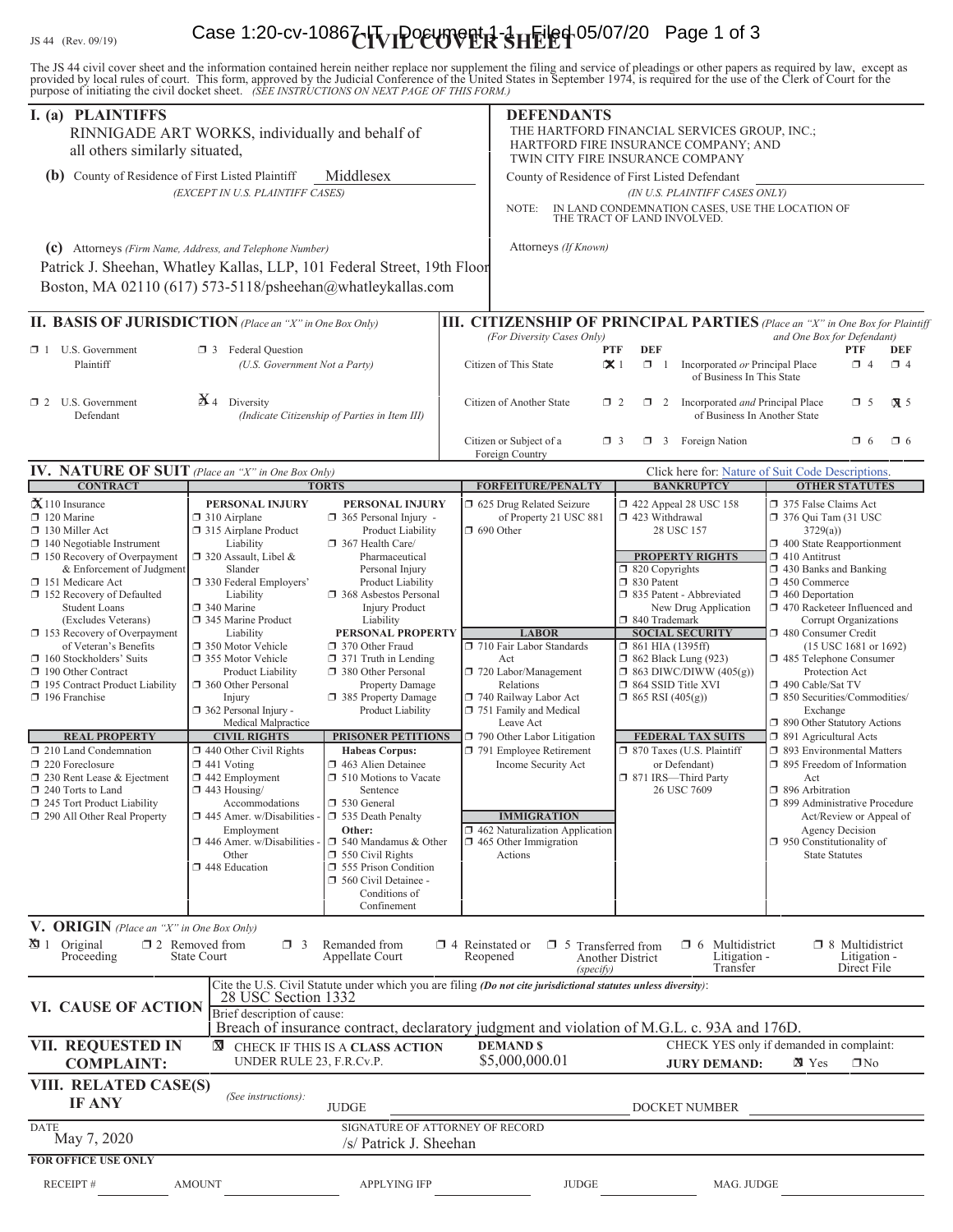#### **INSTRUCTIONS FOR ATTORNEYS COMPLETING CIVIL COVER SHEET FORM JS 44**

Authority For Civil Cover Sheet

The JS 44 civil cover sheet and the information contained herein neither replaces nor supplements the filings and service of pleading or other papers as required by law, except as provided by local rules of court. This form, approved by the Judicial Conference of the United States in September 1974, is required for the use of the Clerk of Court for the purpose of initiating the civil docket sheet. Consequently, a civil cover sheet is submitted to the Clerk of Court for each civil complaint filed. The attorney filing a case should complete the form as follows:

- **I.(a)** Plaintiffs-Defendants. Enter names (last, first, middle initial) of plaintiff and defendant. If the plaintiff or defendant is a government agency, use only the full name or standard abbreviations. If the plaintiff or defendant is an official within a government agency, identify first the agency and then the official, giving both name and title.
- (b) County of Residence. For each civil case filed, except U.S. plaintiff cases, enter the name of the county where the first listed plaintiff resides at the time of filing. In U.S. plaintiff cases, enter the name of the county in which the first listed defendant resides at the time of filing. (NOTE: In land condemnation cases, the county of residence of the "defendant" is the location of the tract of land involved.)
- (c) Attorneys. Enter the firm name, address, telephone number, and attorney of record. If there are several attorneys, list them on an attachment, noting in this section "(see attachment)".

**II.** Jurisdiction. The basis of jurisdiction is set forth under Rule 8(a), F.R.Cv.P., which requires that jurisdictions be shown in pleadings. Place an "X" in one of the boxes. If there is more than one basis of jurisdiction, precedence is given in the order shown below.

United States plaintiff. (1) Jurisdiction based on 28 U.S.C. 1345 and 1348. Suits by agencies and officers of the United States are included here. United States defendant. (2) When the plaintiff is suing the United States, its officers or agencies, place an "X" in this box.

Federal question. (3) This refers to suits under 28 U.S.C. 1331, where jurisdiction arises under the Constitution of the United States, an amendment to the Constitution, an act of Congress or a treaty of the United States. In cases where the U.S. is a party, the U.S. plaintiff or defendant code takes precedence, and box 1 or 2 should be marked.

Diversity of citizenship. (4) This refers to suits under 28 U.S.C. 1332, where parties are citizens of different states. When Box 4 is checked, the citizenship of the different parties must be checked. (See Section III below; **NOTE: federal question actions take precedence over diversity** cases.)

- **III.** Residence (citizenship) of Principal Parties. This section of the JS 44 is to be completed if diversity of citizenship was indicated above. Mark this section for each principal party.
- **IV.** Nature of Suit. Place an "X" in the appropriate box. If there are multiple nature of suit codes associated with the case, pick the nature of suit code that is most applicable. Click here for: Nature of Suit Code Descriptions.
- **V.** Origin. Place an "X" in one of the seven boxes.

Original Proceedings. (1) Cases which originate in the United States district courts.

Removed from State Court. (2) Proceedings initiated in state courts may be removed to the district courts under Title 28 U.S.C., Section 1441. Remanded from Appellate Court. (3) Check this box for cases remanded to the district court for further action. Use the date of remand as the filing date.

Reinstated or Reopened. (4) Check this box for cases reinstated or reopened in the district court. Use the reopening date as the filing date. Transferred from Another District. (5) For cases transferred under Title 28 U.S.C. Section 1404(a). Do not use this for within district transfers or multidistrict litigation transfers.

Multidistrict Litigation – Transfer. (6) Check this box when a multidistrict case is transferred into the district under authority of Title 28 U.S.C. Section 1407.

Multidistrict Litigation – Direct File. (8) Check this box when a multidistrict case is filed in the same district as the Master MDL docket. PLEASE NOTE THAT THERE IS NOT AN ORIGIN CODE 7. Origin Code 7 was used for historical records and is no longer relevant due to changes in statue.

- VI. Cause of Action. Report the civil statute directly related to the cause of action and give a brief description of the cause. Do not cite jurisdictional statutes unless diversity. Example: U.S. Civil Statute: 47 USC 553 Brief Description: Unauthorized reception of cable service
- **VII.** Requested in Complaint. Class Action. Place an "X" in this box if you are filing a class action under Rule 23, F.R.Cv.P. Demand. In this space enter the actual dollar amount being demanded or indicate other demand, such as a preliminary injunction. Jury Demand. Check the appropriate box to indicate whether or not a jury is being demanded.
- VIII. Related Cases. This section of the JS 44 is used to reference related pending cases, if any. If there are related pending cases, insert the docket numbers and the corresponding judge names for such cases.

Date and Attorney Signature. Date and sign the civil cover sheet.